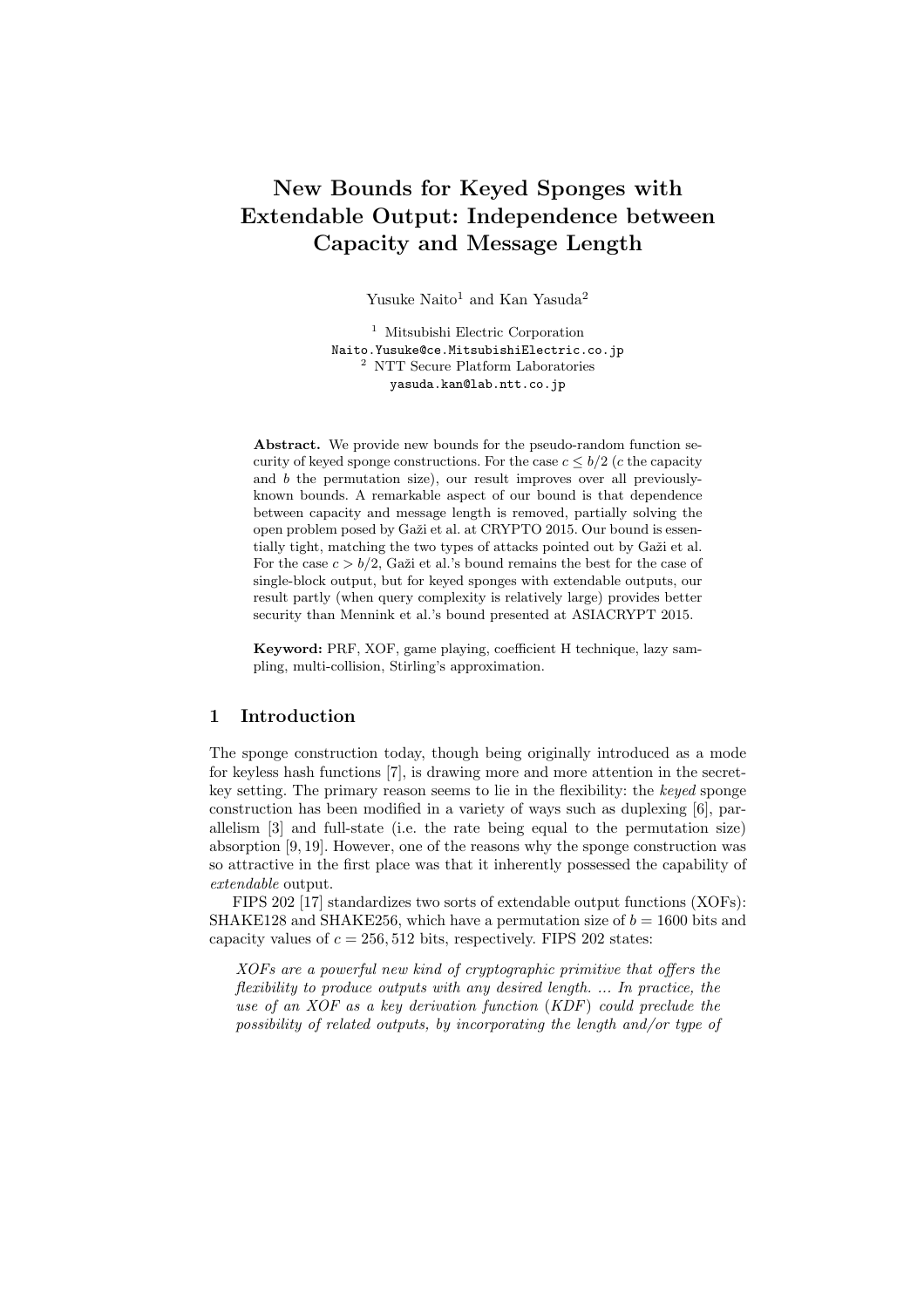*the derived key into the message input to the KDF. In that case, a disagreement or misunderstanding between two users of the KDF about the type or length of the key they are deriving would almost certainly not lead to related outputs.*

To confirm the above statement in a more formal way, we need to investigate the security of the KDF as a pseudo-random function (PRF).

**Previous PRF Bounds.** Several different types of PRF bounds are known for keyed sponges. Security parameters of keyed sponges include the permutation size *b*, the capacity *c*, the rate  $r := b - c$ , and the key length *k*. The main focus remains on the capacity value *c*, because usually it is this parameter that defines a dominant term in a bound. Nevertheless, none of the previous bounds has been shown to be strictly tight in relation to parameter *c*, as explained below.

The PRF security of keyed sponges can be derived from the indifferentiability of the sponge construction. The indifferentiability of the sponge construction [7] crucially depends on the capacity *c*, and hence so does the derived PRF bound. Roughly, the indifferentiability-based PRF bound has a dominant term of the form  $(\ell q + Q)^2/2^c$ , where parameter  $\ell$  is the maximum length of an adversarial query, parameter  $q$  the maximum number of construction (online) queries to the keyed sponge  $\mathcal{C}$ , and parameter  $\mathcal{Q}$  the maximum number of primitive (offline) queries to the underlying permutation *P*.

Note that we are working in the ideal model  $[1, 13, 16]$  where the underlying permutation  $P$  is regarded as a random permutation. In practice,  $P$  is a fixed permutation; hence *Q* corresponds to the time complexity of the adversary, measuring how many times the adversary could perform offline computation of *P*.

The above indifferentiability-based PRF bound is rather loose, and the actual PRF security of keyed sponges should be much higher, as first noticed by Bertoni et al. [8]. Later, Andreeva et al. [1] successfully removed the term  $Q^2/2^c$  and obtained a bound which was basically  $((\ell q)^2 + \mu Q)/2^c$ . Here,  $\mu$  is an adversarial parameter called "multiplicity" and lies somewhere between 2*ℓq/*2 *r* and  $2\ell q$ .

Concurrently, Gaži et al. [13] provided a "nearly tight" bound [16] which was roughly of the form  $(q^2 + \ell q + qQ)/2^c$ . Gaži et al. also pointed out two attacks matching  $q^2/2^c$  and  $qQ/2^c$ , respectively. They observed that their bound "only" mildly depends on the length" when  $\ell$  is sufficiently small [13] but left it open whether their bound was tight for all cases, especially when *ℓ* is large. It should be noted that Gaži et al. [13] only treated the case of single-block output, and their method did not seem to be easily extendable to the case of multiple-block output [16].

For the case of extendable output, recently Mennink et al. [16] has provided another bound which is essentially  $(\ell q^2 + \mu Q)/2^c$ . While definitely improving Andreeva et al.'s  $((\ell q)^2 + \mu Q)/2^c$ , Mennink et al.'s bound does not come close to Gaži et al.'s  $(q^2 + \ell q + qQ)/2^c$ , at least for the case of single-block output.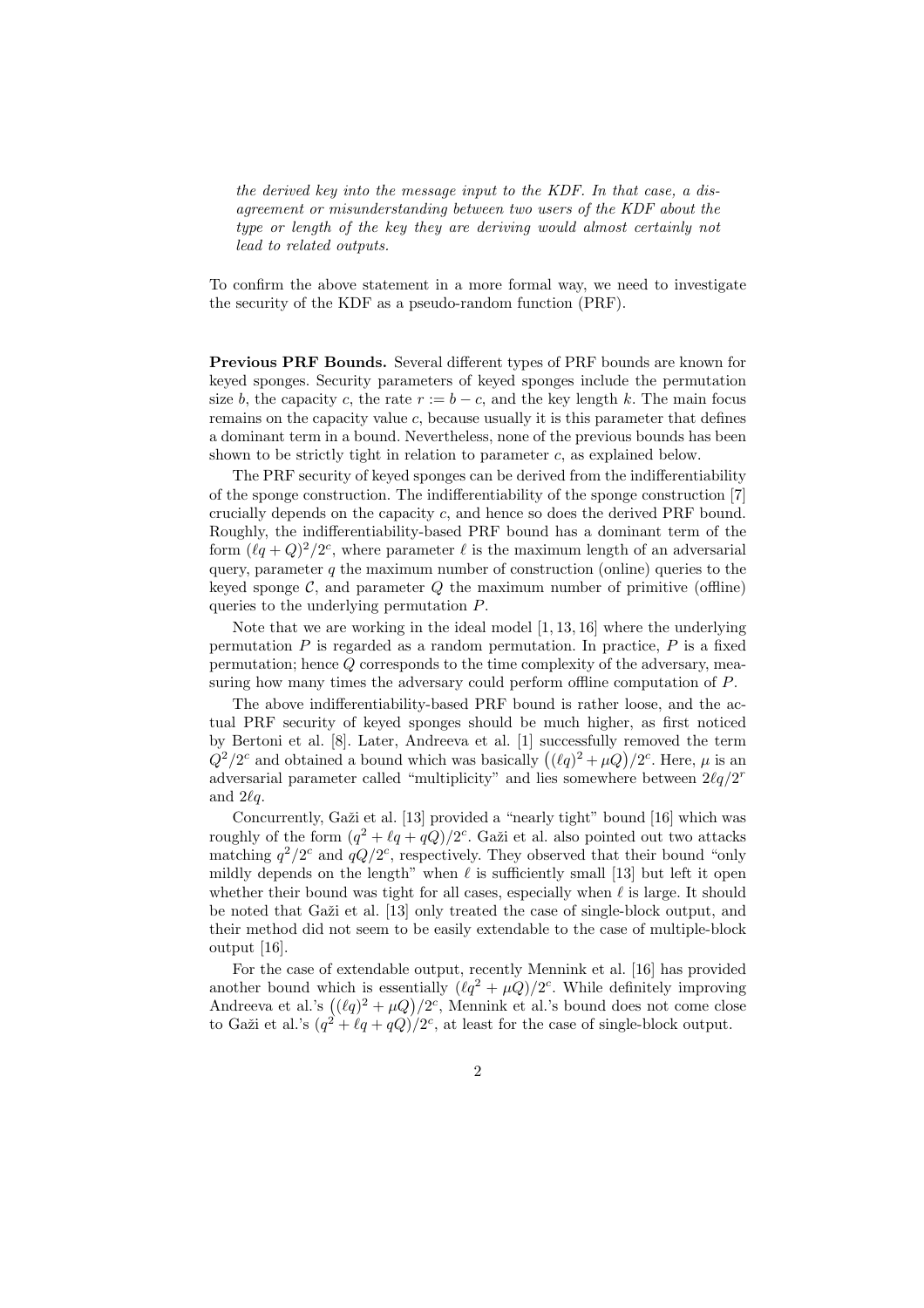|                                    | Key   |       | Extendable |
|------------------------------------|-------|-------|------------|
|                                    | Inner | Outer | output     |
| Bertoni et al. [8]                 |       |       |            |
| Chang et al. [11]                  |       |       |            |
| Andreeva et al. [1]                |       |       |            |
| Gaži et al. $[13]$ <sup>a</sup>    |       |       |            |
| Mennink et al. $[16]$ <sup>b</sup> |       |       |            |
| This paper                         |       |       |            |

**Table 1.** Comparison of target keyed sponge constructions

 $a<sup>a</sup>$  Gaži et al. [13] treat the case where the rate values are different between absorbing and squeezing phases. Only the rate *r* for the squeezing phase appears in the bound; the rate for absorbing phase does not affect security in their analysis.

*b* Mennink et al. [16] study the case of full-state absorption, i.e. the rate for absorbing phase is equal to the permutation size except for the first call of the underlying permutation.

Consequently, it seems that there is still room for improvement. It might be possible to come up with a tighter PRF bound for keyed sponges, especially for the case of extendable output.

Inner- and Outer-Keying. There are two ways of keying the sponge construction. The difference between the two methods is analogous to the one between NMAC and HMAC [4]. The first method, which is like NMAC, is called the *inner-keyed* sponge [1]. This replaces (part of) the inner IV with a secret key  $K \in \{0,1\}^k$ , so that  $k \leq c$ . The inner-keyed sponge was proposed by Chang et al. [11] who showed that it has a certain advantage in the standardmodel security.

The second method, which is like HMAC, is called the *outer-keyed* sponge [1]. This is nothing but the sponge construction itself that processes the input *K∥M* (i.e. a message prefixed by a secret key  $K$ ) and hence does not have a limitation on the key size *k*. A first analysis of the outer-keyed sponge was given by Bertoni et al. [8]. The obvious advantage of this method, besides key length, is that we can make use of existing sponge constructions that have been already implemented as hash functions.

**Our Contributions.** We provide new PRF bounds for keyed sponges with extendable output, under the condition that the rate and capacity remain the same for absorbing and squeezing phases. We treat both inner- and outer-keyed sponges (cf. Table 1). Previous PRF bounds and our results are summarized in Table 2.

**– Case** *c ≤ b/***2.** This case includes SHAKE128 and SHAKE256. In this case, our bound improves over all previously-known PRF bounds. For the innerkeyed sponge, our bound is qualitatively better than the previous two bounds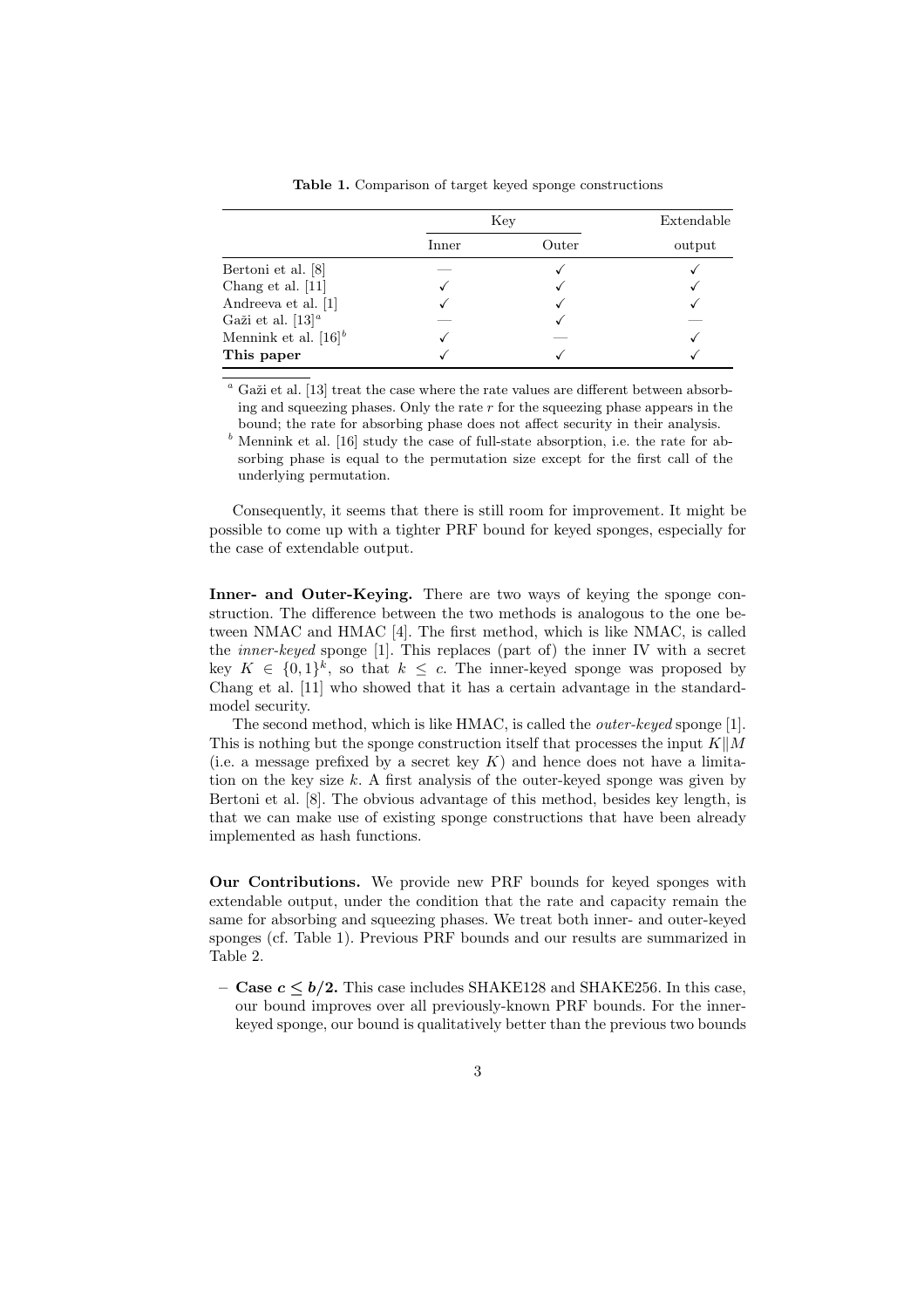by Andreeva et al. [1] and by Mennink et al. [16]. For example, if  $k = c$  (which is the case that provides the highest security for the inner-keyed sponge), then the previous bounds contained  $(\ell q^2 + \mu Q)/2^c$ , whereas our bound only contains  $(\ell q + q^2 + qQ)/2^c$ . On the other hand, for the outer-keyed sponge, observe that the term related to capacity in our bound becomes roughly  $(q^2 +$  $qQ$ )/2<sup>*c*</sup>, which is dominant in many scenarios. Note the absence of  $\ell q$  here; we remove the dependence between capacity *c* and message length *ℓ*, partially answering the open question posed by Ga $\check{z}$ i et al. [13]. Together with the two attacks pointed out by Gaži et al. [13] whose complexities were roughly  $q^2/2^c$ and  $qQ/2^c$ , we see that our bound is strictly tight in terms of parameters  $q$ and *Q*. Furthermore, for the outer-keyed sponge, the remaining parameter l is restricted only by the term  $\ell^2 q^2/2^b$ , whereas previous bounds contained  $\ell q/2^c$  or  $\ell^2 q^2/2^c$ . Hence, our bound has a qualitatively weaker restriction on  $\ell$ , under the condition  $c \leq b/2$ .

**Case**  $c > b/2$ . This is the case for lightweight hash functions, such as Quark [2], SPONGENT [10] and PHOTON [14]. In this case, our contribution is more subtle. For single-block output, Gaži et al.'s bound [13] remains the best, beating our bound as well as Mennink et al.'s [16]. However, for multiple-block output, our result improves over Mennink et al.'s [16] which has been the best known bound for extendable output. The two bounds are incomparable due to the parameter  $\mu$ , but roughly speaking, we see that our bound becomes better when query complexity is relatively large. For simplicity, assume  $k = c$  and put  $\mu = 2\ell q$ . Then Mennink et al.'s bound becomes roughly  $(\ell q^2 + \ell q Q)/2^c$ , whereas our bound has a dominant term of  $((\ell q^2 + \ell q Q)/2^b)^{1/2}$ . By comparison, our bound becomes smaller when  $\ell q^2 + \ell q Q > 2^{c-r}.$ 

For our proofs we take an approach different from previous work. We first make use of the game-playing technique, introducing just one intermediate game between the real and ideal worlds. Our transition between the games heavily relies on the coefficient H technique of Patarin [18]. To evaluate probabilities of "bad" events, we make extensive use of lazy sampling. As pointed out by Bellare and Rogaway [5], the lazy sampling of random functions with many constraints can be tricky. We show how to carefully lazy-sample input/output points for underlying permutations with certain restrictions. Lastly, we adopt techniques developed by Jovanovic et al. [15] for bounding the size of multi-collisions and for finally optimizing the bound (or "balancing" the terms).

# **2 Preliminaries**

**Notation.** Let  $\{0,1\}^*$  be the set of all bit strings, and for an integer  $d \geq 0$ , let  $\{0,1\}^d$  be a set of *d*-bit strings. Let  $0^d$  denotes the bit string of *d*-bit zeroes. For a bit string  $x \in \{0,1\}^d$ , let  $x[i, j]$  be the substring of x from *i*-th bit to j-th bit, where  $1 \leq i \leq j \leq d$ . For a finite set  $X, x \stackrel{\$}{\leftarrow} X$  means that an element is randomly drawn from *X* and is set to *x*. For a set *X*,  $\text{Perm}(X)$  is the set of all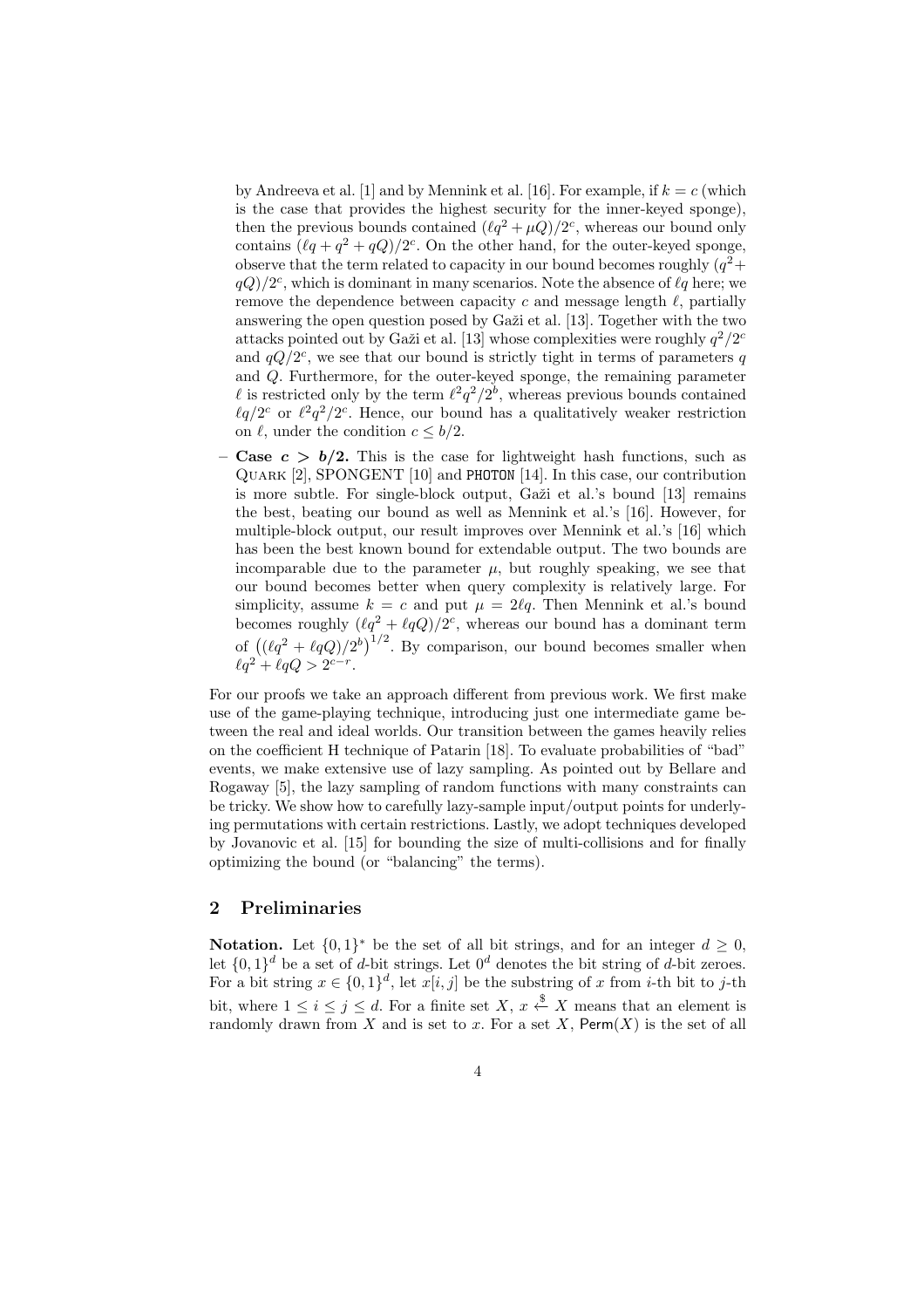**Table 2.** Comparison of PRF bounds for keyed sponges. In the bounds, parameter  $\kappa$  is key length in blocks, i.e.  $\kappa := k/r$ ; parameter  $\mu$  is the multiplicity, i.e.  $2\ell q/2^r \leq \mu \leq 2\ell q$ ; parameter  $t \geq 1$  can be arbitrary; the number *e* is Napier's constant  $2.71828 \cdots$ ; the function  $\lambda$  is defined as  $\lambda(x) := x/2^k$  if  $\kappa = 1$  and  $\lambda(x) := \min\{\epsilon_1, \epsilon_2\}$  if  $\kappa \ge 2$ , where  $\epsilon_1 := (x^2/2^{c+1}) + (x/2^k)$  and  $\epsilon_2 := (1/2^b) + x(12b/2^r)^{\kappa/2}$ .

Inner-keyed  $(k \leq c)$ 

Andreeva et al. [1]  
\n
$$
\frac{(\ell q)^2}{2^c} + \frac{\mu Q}{2^k}
$$
\nMennik et al. [16]

\n
$$
\frac{2\ell q^2}{2^c} + \frac{\mu Q}{2^k} + \frac{2(\ell q)^2}{2^b}
$$
\nThis paper  $(c \le b/2)$ 

\n
$$
\frac{3q^2 + qQ + 2r(q+Q)}{2^c} + \frac{\ell q + Q}{2^k} + \frac{(3 + 32e^2r^{-2})\ell^2 q^2}{2^b}
$$
\nThis paper  $(c > b/2)$ 

\n
$$
\left(\frac{18e\ell q(q+Q)}{2^b}\right)^{1/2} + \frac{3q^2 + qQ + 2r(q+Q)}{2^c} + \frac{\ell q + Q}{2^k} + \frac{3\ell^2 q^2}{2^b}
$$

Outer-keyed

 $Indifferentiability [7]$ 2  $\frac{\ell q + Q)^2}{2^c} + \frac{Q}{2^k}$ 2 *k* Andreeva et al. [1]  $^{2}+2\mu Q$  $rac{+2\mu Q}{2^c} + \frac{2\kappa Q}{2^b}$  $\frac{nQ}{2^b} + \lambda(Q)$ Gaži et al. [13]  $\frac{6bq^2 + 8\ell q + qQ}{2^c} + \frac{(6t + 17)\ell q^2 + 7\ell qQ + 2q}{2^b}$ 2 *b*  $+\frac{136\ell^4q^2}{23h}$  $\frac{6\ell^4q^2}{2^{2b}} + \frac{2(\ell q)^{t+1}}{2^{bt}}$  $\frac{\lambda q}{2^{bt}} + \lambda(\ell q + Q)$ This paper  $(c \le b/2) \frac{3q^2 + 2qQ + 2r(q+Q)}{2c}$ 2 *c*  $+\frac{(3.5+32e^2r^{-2})\ell^2q^2+2qQ+2\kappa Q}{2h}$  $\frac{2^{b}}{2^{b}} + \lambda(Q)$ This paper  $(c > b/2)$   $\left(\frac{18e\ell q(q+Q)}{2b}\right)$ 2 *b*  $\int_0^{1/2} + \frac{3q^2 + 2qQ + 2r(q+Q)}{2q}$ 2 *c*  $+\frac{3.5\ell^2q^2+2qQ+2\kappa Q}{2b}$  $\frac{2q\mathcal{Q}}{2^b} + \lambda(Q)$ 

permutations on *X*. For sets *X* and *Y*,  $\text{Func}(X, Y)$  is the set of all functions:  $X \to Y$ . We denote by  $\emptyset$  an empty set. For sets *X* and *Y*,  $X \leftarrow Y$  means that set *Y* is assigned to set *X*, and  $X \leftarrow Y$  means  $X \leftarrow X \cup Y$ .

**PRF-Security.** Through this paper, a distinguisher **D** is a computationally unbounded probabilistic algorithm. It is given query access to one or more oracles  $\mathcal{O}$ , denoted  $\mathbf{D}^{\mathcal{O}}$ . Its complexity is solely measured by the number of queries made to its oracles. For integers  $k > 0$  and  $\tau > 0$ , let  $\mathcal{F}_K : \{0,1\}^* \to \{0,1\}^{\tau}$  be a keyed hash function based on a permutation having keys  $K \in \{0,1\}^k$ . The security proof will be done in the ideal model, regarding the underlying permutation as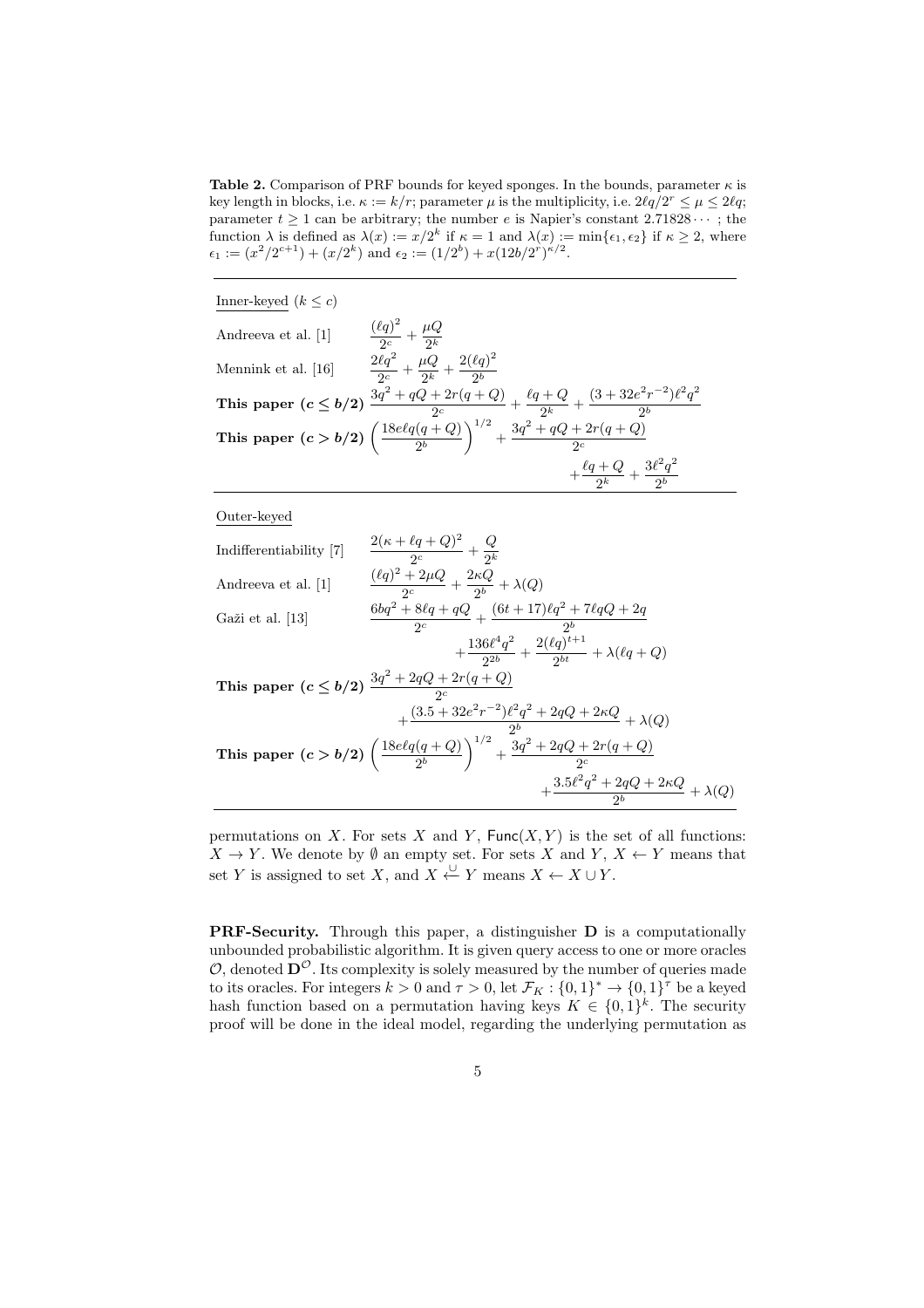

**Fig. 1.** IKSponge Construction

a random permutation  $\mathcal{P} \stackrel{\$}{\leftarrow} \text{Perm}(\{0,1\}^b)$  for an integer  $b > 0$ . We denote by *P −*1 its inverse.

The PRF-security of  $\mathcal{F}_K$  is defined in terms of indistinguishability between the real world and the ideal world. In the real world, **D** has query access to  $\mathcal{F}_K$ ,  $\mathcal{P}$ , and  $\mathcal{P}^{-1}$  for a key  $K \xleftarrow{\$} \{0,1\}^k$  and  $\mathcal{P} \xleftarrow{\$}$  Perm $(\{0,1\}^b)$ . In the ideal world, it has query access to a random function  $\mathcal{R}, \mathcal{P},$  and  $\mathcal{P}^{-1}$ , for  $\mathcal{R} \stackrel{\$}{\leftarrow}$  Func $(\{0,1\}^*, \{0,1\}^{\tau})$ and  $\mathcal{P} \stackrel{\$}{\leftarrow}$  Perm({0,1}<sup>b</sup>). After **D**'s interaction, it outputs  $y \in \{0,1\}$ . The event is denoted by  $\mathbf{D} \Rightarrow y$ . Then the advantage function is defined as

$$
\mathbf{Adv}_{\mathcal{F}}^{\mathsf{prf}}(\mathbf{D}) = \Pr[\mathbf{D}^{\mathcal{F}_{K}, \mathcal{P}, \mathcal{P}^{-1}} \Rightarrow 1] - \Pr[\mathbf{D}^{\mathcal{R}, \mathcal{P}, \mathcal{P}^{-1}} \Rightarrow 1].
$$

We call queries to  $\mathcal{F}_K/\mathcal{R}$  "online queries" and queries to  $(\mathcal{P}, \mathcal{P}^{-1})$  "offline queries." Though this paper, without loss of generality, assume that **D** is deterministic and makes no repeated query.

## **3 Inner Keyed Sponge and the PRF-Security**

#### **3.1 Inner Keyed Sponge Construction**

The inner keyed sponge construction uses the sponge function as the underlying function. By IKSponge we denote the construction.

First we explain the sponge function. The sponge function is a permutationbased one. For an integer  $b > 0$ , let  $P \in \text{Perm}(\{0, 1\}^b)$  be the underlying permutation. By Sponge<sup>P</sup>, we denote the sponge function using P. For integers  $r > 0$ and  $c \geq 0$  with  $r + c = b$ , *r* is a bit length so-called rate and *c* is a bit length so-called capacity. For an input  $m \in \{0,1\}^*$ , the output Sponge<sup>*P*</sup>(*m*) = *z* is calculated as follows. Firstly, a bit string  $pad(|m|)$  is appended to the suffix of *m* such that the bit length of *m∥*pad(*|m|*) becomes a multiple of *r* and the last *r*-bit block is not 0<sup>*r*</sup>. The example of the padded string is  $m||pad(|m|) = m||1||0^*$ , which means that 1 and the minimum number of zeroes so that the bit length becomes a multiple of *r*. Secondly, the padded bit string is partitioned into *r*-bit blocks  $m_1, \ldots, m_l$ , where  $m_l \neq 0^r$ . Thirdly, *b*-bit internal state *s* is updated by the following procedure.

$$
s \leftarrow 0^b
$$
; for  $i = 1, \ldots l$  do  $s \leftarrow P(m_i || 0^c \oplus s)$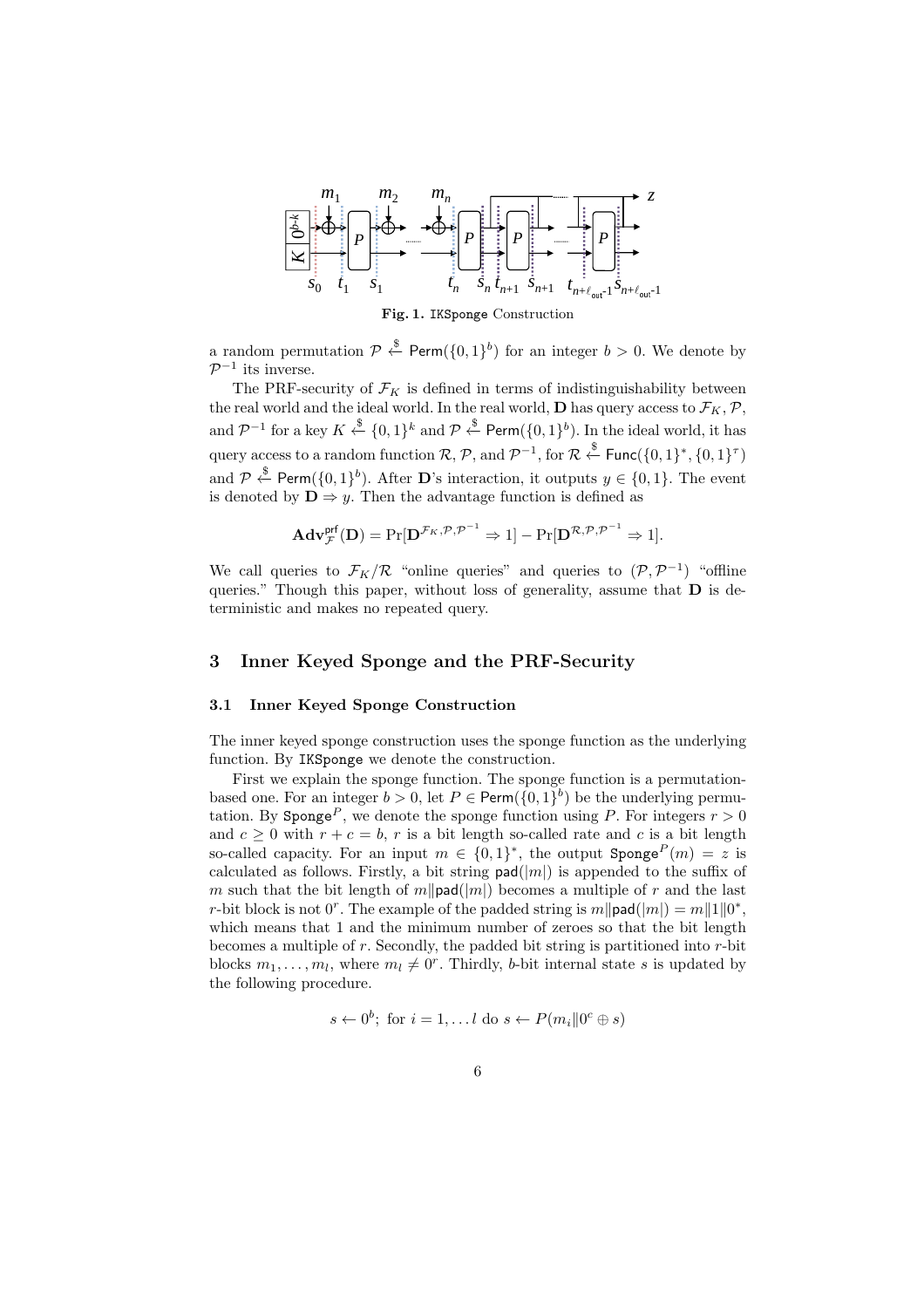Finally, the  $\ell_{\text{out}} \times r$ -bit string *z* is produced by the following procedure.

$$
z \leftarrow s[1, r]; \text{ for } i = 1, \dots \ell_{\text{out}} - 1 \text{ do } s \leftarrow P(s); z \leftarrow z \Vert s[1, r]
$$

Next we explain the IKS ponge construction. For an integer  $k$  with  $0 < k \leq c$ , let  $K \in \{0,1\}^k$  be a secret key. By IKSponge $^P_K$ , we denote IKSponge with  $P$ having *K*. IKSponge equals Sponge with the initial value 0*<sup>b</sup>−<sup>k</sup>∥K*. Concretely, for a message *m*, the response IKSponge<sup>*P*</sup><sub>K</sub> $(m) = z$  is denoted as follows, and the figure 1 shows the procedure.

- 1. Partition  $m||pad(|m|)$  into *r*-bit blocks  $m_1, \ldots, m_n$
- 2.  $s_0 \leftarrow 0^{b-k}$  ||K
- 3. For  $i = 1, ..., n$  do  $t_i \leftarrow m_i || 0^c \oplus s_{i-1}; s_i \leftarrow P(t_i)$
- 4.  $z \leftarrow s_n[1, r]$
- 5. For  $i = 1, ..., \ell_{\text{out}} 1$  do  $t_{n+i} \leftarrow s_{n+i-1}; s_{n+i} \leftarrow P(t_{n+i}); z \leftarrow z \mid |s_{n+i}[1, r]|$ 6. Return *z*

#### **3.2 PRF-Security of the** IKSponge **Construction**

We show the PRF-security of IKSponge in the ideal permutation model.

**Theorem 1.** *Let* **D** *be a distinguisher which makes q online queries of r-bit block length at most ℓ*in *and Q offline queries. Then, for any parameter ρ, we*  $have$   $\mathbf{Adv}_{\text{IKSponge}}^{\text{prf}}(\mathbf{D}) \leq \frac{\ell q + Q}{2^{k}}$  $\frac{q+Q}{2^k} + \frac{3q^2+qQ+2\rho(q+Q)}{2^c}$  $\frac{+2\rho(q+Q)}{2^c}+\frac{3\ell^2q^2}{2^b}$  $\frac{e^{2}q^{2}}{2^{b}} + 2^{r+1} \times \left(\frac{2e\ell q}{\rho 2^{r}}\right)^{\rho}, where$  $\ell = \ell_{\text{in}} + \ell_{\text{out}} - 1$  *and*  $e = 2.71828 \cdots$  *is Napier's constant.* 

**Corollary 1.** We assume  $c \leq b/2$ . Then, we put  $\rho = r$ , and without loss of *generality, assume*  $r \geq 2$  *(otherwise*  $r = c = 1$  *and*  $b=2$ *). Since*  $r \geq b/2$ *, we have*  $\mathbf{Adv}_{\mathsf{IKSponge}}^{\mathsf{prf}}(\mathbf{D}) \leq \frac{3q^2 + qQ + 2r(q+Q)}{2^c}$  $\frac{+2r(q+Q)}{2^c} + \frac{(3+32e^2r^{-2})\ell^2q^2}{2^b}$  $\frac{\ell_1 e^{-2} \ell_2 e^{2}}{2^b} + \frac{\ell_1 e}{2^k}$  $\frac{l+Q}{2^k}$ .

We assume 
$$
c > b/2
$$
, and put  $\rho = \max \left\{ r, \left( \frac{2e \times \ell q}{2^{r-c}(q+Q)} \right)^{1/2} \right\}$ . Then we have  
\n
$$
\mathbf{Adv}_{\text{IKSponge}}^{\text{prf}}(\mathbf{D}) \leq \left( \frac{32e\ell q(q+Q)}{2^b} \right)^{1/2} + \frac{3q^2 + qQ + 2r(q+Q)}{2^c} + \frac{3\ell^2 q^2}{2^b} + \frac{\ell q + Q}{2^k}.
$$

#### **4 Proof of Theorem 1**

We prove the PRF-security of  $IKSponge_K^{\mathcal{P}}$  via three games. We denote these games by Game 1, Game 2, and Game 3. For  $i \in \{1,2,3\}$ , we let  $G_i :=$  $(L_i, \mathcal{P}, \mathcal{P}^{-1})$  to which **D** has query access in Game *i*. Note that in each game, *P* is independently drawn as  $\mathcal{P} \overset{\$}{\leftarrow}$  Perm({0,1}<sup>b</sup>). We let  $L_1 := \texttt{IKSponge}_K^{\mathcal{P}}$  and  $L_3 := \mathcal{R}$ . Hence we have

$$
\mathbf{Adv}_{\mathrm{IKSponge}}^{\mathrm{prf}}(\mathbf{D}) = \sum_{i=1}^{2} \left( \Pr[\mathbf{D}^{G_i} \Rightarrow 1] - \Pr[\mathbf{D}^{G_{i+1}} \Rightarrow 1] \right) . \tag{1}
$$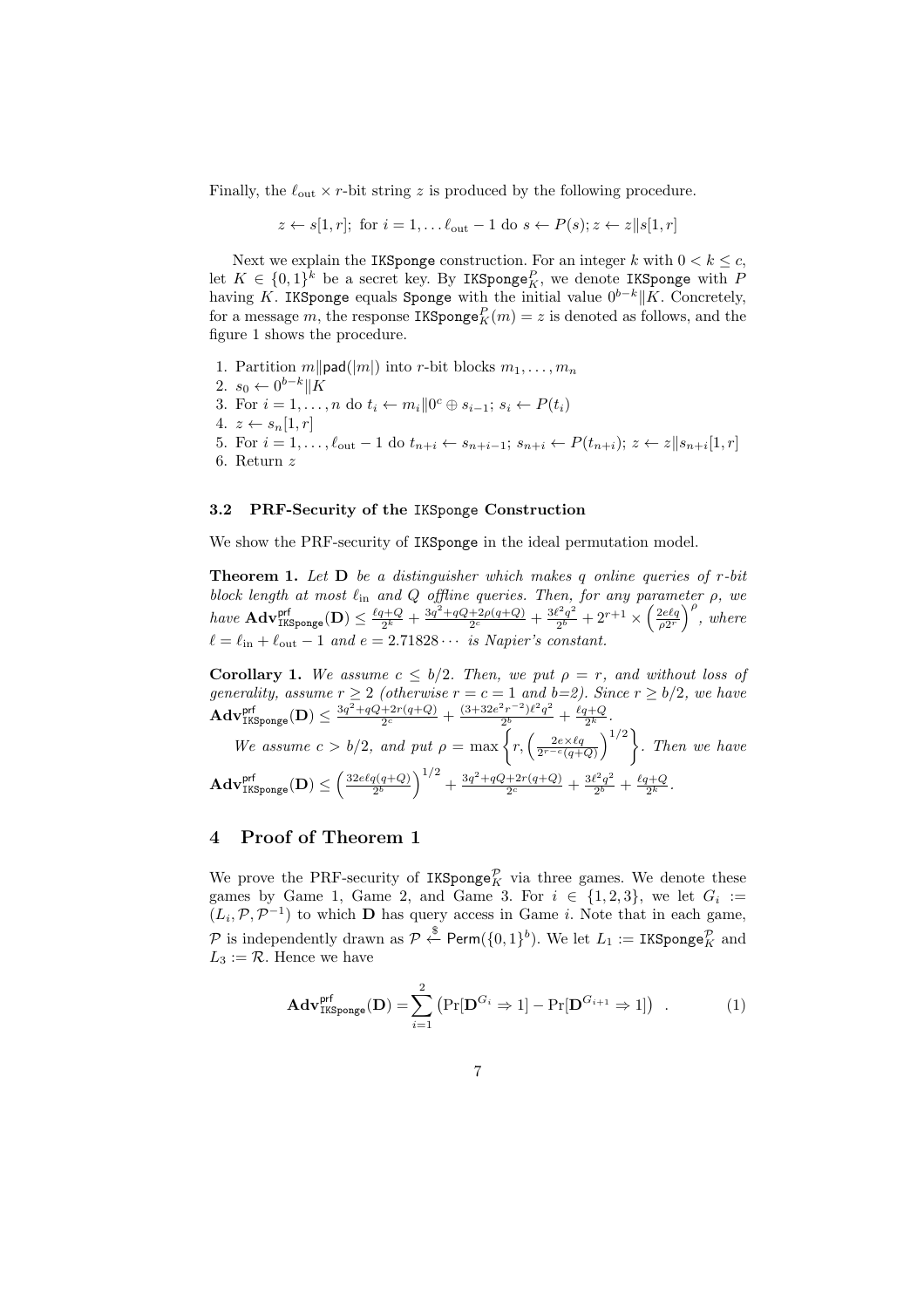Hereafter, we upper-bound  $Pr[\mathbf{D}^{G_i} \Rightarrow 1] - Pr[\mathbf{D}^{G_{i+1}} \Rightarrow 1]$  for  $i \in \{1, 2\}$ . Note that we define  $L_2$  before  $Pr[\mathbf{D}^{G_1} \Rightarrow 1] - Pr[\mathbf{D}^{G_2} \Rightarrow 1]$  is evaluated.

In the following proof, for  $\alpha \in \{1, \ldots, Q\}$ , we denote an  $\alpha$ -th offline query by *x*<sup>α</sup> or *y*<sup>α</sup>, and the response by *y*<sup>α</sup> or *x*<sup>α</sup>, where  $y^{\alpha} = \mathcal{P}(x^{\alpha})$  or  $x^{\alpha} = \mathcal{P}^{-1}(y^{\alpha})$ . For  $\alpha \in \{1, \ldots, q\}$ , we denote an  $\alpha$ -th online query by  $m^{\alpha}$  and the response by  $z^{\alpha}$ . We also use superscripts for other values defined by online queries, e.g.,  $n^1, t_1^1, s_1^1, n^2, t_1^2, s_1^2$ , etc.

# **4.1 Upper-Bound of Pr[D***<sup>G</sup>***<sup>1</sup>** *<sup>⇒</sup>* **1]** *<sup>−</sup>* **Pr[D***<sup>G</sup>***<sup>2</sup>** *<sup>⇒</sup>* **1]**

We start by defining  $L_2$ . Let  $\mathcal{G}_1, \mathcal{G}_2, \ldots, \mathcal{G}_{\ell} \stackrel{\$}{\leftarrow} \text{Func}(\{0,1\}^b, \{0,1\}^b)$  be random functions. Let  $K \stackrel{\$}{\leftarrow} \{0,1\}^k$  be a secret key. For an online query  $m \in \{0,1\}^*$ , the response  $L_2(m) = z$  is defined as follows.

- 1. Partition  $m||pad(|m|)$  into *r*-bit blocks  $m_1, \ldots, m_n$
- 2.  $s_0 \leftarrow 0^{b-k}$  ||**K**
- 3. For  $i = 1, ..., n$  do  $t_i \leftarrow m_i || 0^c \oplus s_{i-1}; s_i \leftarrow \mathcal{G}_i(t_i)$
- 4.  $z \leftarrow s_n[1, r]$
- 5. For  $i = 1, ..., \ell_{\text{out}} 1$  do  $t_{n+i} \leftarrow s_{n+i-1}; s_{n+i} \leftarrow \mathcal{G}_{n+i}(t_{n+i}); z \leftarrow z \mid s_{n+i}[1, r]$ 6. Return *z*

*Transcript.* Let  $\tau_L = \{(m^1, z^1), \ldots, (m^q, z^q)\}\$ be the set of query-response pairs defined by online queries and  $\tau_{\mathcal{P}} = \{(x^1, y^1), \dots, (x^Q, y^Q)\}\)$  be the set of queryresponse pairs defined by offline queries. Additionally, we define sets  $\tau_1, \ldots, \tau_\ell$ . For  $i \in \{1, ..., \ell\}$ , let  $\tau_i = \bigcup_{\alpha=1}^q \{ (t_i^{\alpha}, s_i^{\alpha}) \}$  be the set of all input-output pairs at the *i*-th block defined by online queries. Note that for  $\alpha \in \{1, \ldots, q\}, i \in$  $\{1, \ldots, \ell\}$  if  $(t_i^{\alpha}, s_i^{\alpha})$  is not defined then  $\{(t_i^{\alpha}, s_i^{\alpha})\}$  is an empty set.

This proof permits **D** to obtain these sets and a secret key  $K$  after  $D$ 's interaction but before it outputs a result. We let  $\tau_{1..\ell} = \bigcup_{i=1}^{\ell} \tau_i$ . Then **D**'s transcript is summarized as  $\tau = {\tau_L, \tau_P, \tau_{1..\ell}, K}$ .

Let  $\mathsf{T}_1$  be the transcript in Game 1 obtained by sampling  $K \xleftarrow{\$} \{0,1\}^k$  and *P*  $\stackrel{\$}{\leftarrow}$  Perm({0,1}<sup>b</sup>). Let T<sub>2</sub> be the transcript in Game 2 obtained by sampling  $K\overset{\$}{\leftarrow}\{0,1\}^k,$   $\mathcal{P}\overset{\$}{\leftarrow}$  Perm $(\{0,1\}^b),$   $\mathcal{G}_1, \mathcal{G}_2, \ldots, \mathcal{G}_{\ell} \overset{\$}{\leftarrow}$  Func $(\{0,1\}^b, \{0,1\}^b).$  We call *τ valid* if an interaction with their oracles could render this transcript, namely,  $Pr[\mathsf{T}_i = \tau] > 0$  for  $i \in \{1, 2\}$ . Then  $Pr[\mathbf{D}^{G_1} \Rightarrow 1] - Pr[\mathbf{D}^{G_2} \Rightarrow 1]$  is upperbounded by the statistical distance of transcripts, i.e.,

$$
\Pr[\mathbf{D}^{G_1}\Rightarrow 1]-\Pr[\mathbf{D}^{G_2}\Rightarrow 1]\leq \mathsf{SD}(\mathsf{T}_1,\mathsf{T}_2)=\frac{1}{2}\sum_{\tau}|\Pr[\mathsf{T}_1=\tau]-\Pr[\mathsf{T}_2=\tau]|~,
$$

where the sum is over all valid transcripts.

*Coefficient H Technique.* We upper-bound the statistical distance by using the coefficient H technique  $[18, 12]$ . In this technique, firstly, we need to partition valid transcripts into good transcripts  $\mathcal{T}_{\text{good}}$  and bad transcripts  $\mathcal{T}_{\text{bad}}$ . Then we can upper-bound the statistical distance  $SD(T_1, T_2)$  by the following lemma.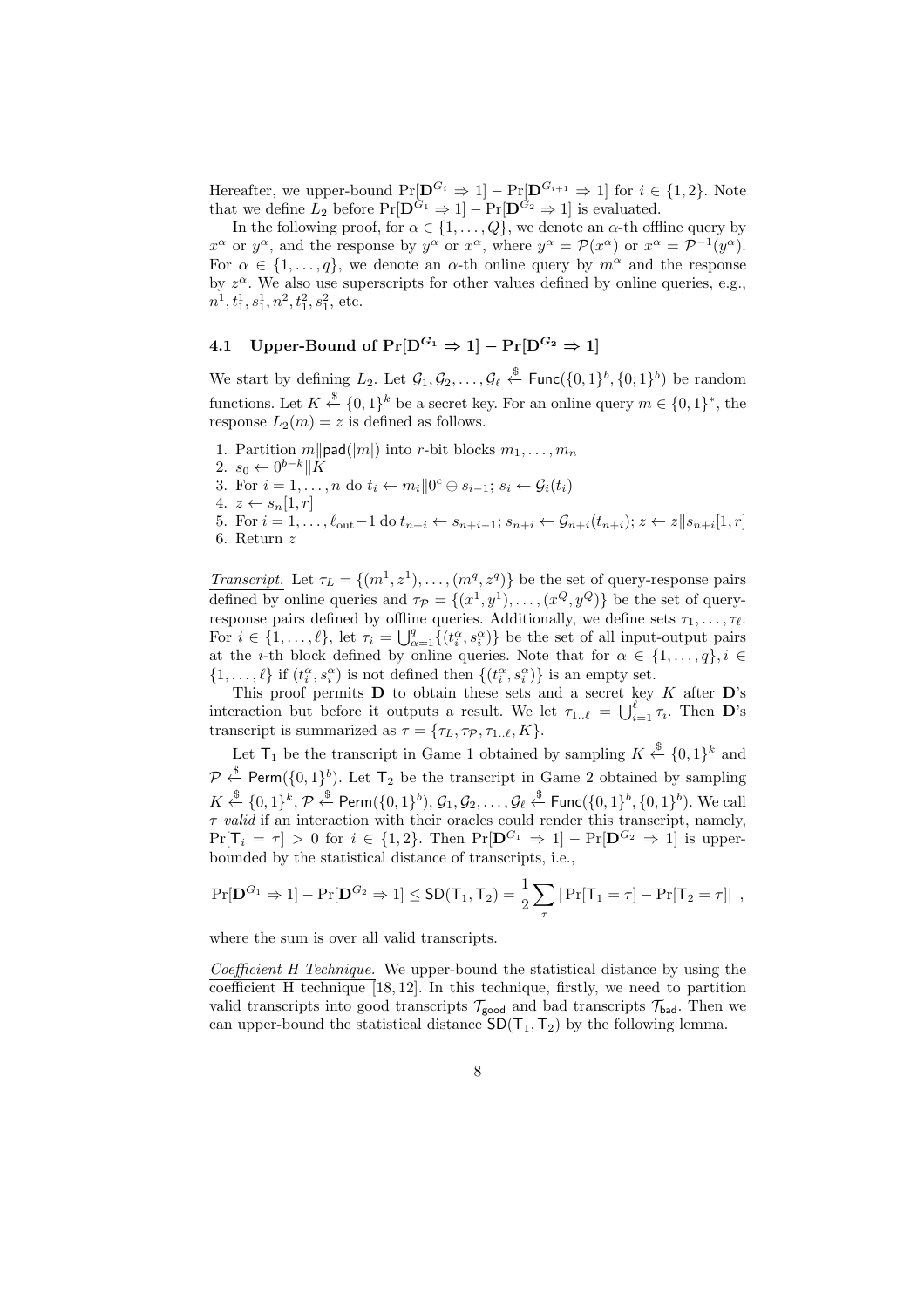**Lemma 1 (Coefficient H Technique).** *Let*  $0 \leq \varepsilon \leq 1$  *be such that for all*  $\tau \in \mathcal{T}_{\mathsf{good}}, \ \frac{\Pr[\mathsf{T}_1 = \tau]}{\Pr[\mathsf{T}_2 = \tau]} \geq 1 - \varepsilon. \ \text{Then, } \mathsf{SD}(\mathsf{T}_1, \mathsf{T}_2) \leq \varepsilon + \Pr[\mathsf{T}_2 \in \mathcal{T}_{\mathsf{bad}}].$ 

The proof of the lemma is given in [12]. Hence, we can upper-bound  $Pr[\mathbf{D}^{G_1} \Rightarrow$ 1] *−* Pr[**D***<sup>G</sup>*<sup>2</sup> *⇒* 1] by defining good and bad transcripts and by evaluating *ε* and  $Pr[T_2 \in \mathcal{T}_{bad}].$ 

*Good and Bad Transcripts.* We define *T*bad that satisfies one of the following conditions.

- **–** hittx*,*sy *⇔ ∃*(*t, s*) *∈ τ*1*..ℓ,*(*x, y*) *∈ τ<sup>P</sup>* s.t. *t* = *x ∨ s* = *y*
- $-$  hit<sub>tt</sub>  $\Leftrightarrow \exists i, j \in \{1, \ldots, \ell\}$  with  $i \neq j$  s.t.  $\exists (t_i, s_i) \in \tau_i, (t_j, s_j) \in \tau_j$  s.t.  $t_i = t_j$ **–** hitss *⇔ ∃*(*t, s*)*,*(*t ′ , s′* ) *∈ τ*1*..ℓ* s.t. *t ̸*= *t ′ ∧ s* = *s ′*
- $\mathcal{T}_{\text{good}}$  is defined such that the above conditions are not satisfied.

*Upper-Bound of*  $Pr[\mathsf{T}_2 \in \mathcal{T}_{bad}]$ *.* We start by defining additional conditions mcoll<sub>*T*</sub>, mcoll<sub>S</sub>, and coll<sub>tt</sub>. Firstly, we define mcoll<sub>*T*</sub> and mcoll<sub>*S*</sub> which are  $(q + \rho)$ - and  $\rho$ multi-collision conditions for sets *T* and *S*, respectively. Here, *T* keeps all inputs to  $\mathcal{G}_2, \ldots, \mathcal{G}_{\ell}$ , and S keeps all outputs of  $\mathcal{G}_1, \ldots, \mathcal{G}_{\ell}$ , where  $T := \bigcup_{\alpha=1}^q \bigcup_{i=2}^{n^{\alpha} + \ell_{\text{out}} - 1} \{t_i^{\alpha}\}\$ and  $S := \bigcup_{\alpha=1}^q \bigcup_{i=1}^{n^{\alpha}+\ell_{\text{out}}-1} \{s_i^{\alpha}\}\.$  Note that sets *T* and *S* do not keep duplex elements, and  $\overline{T}$  does not keep inputs to  $\mathcal{G}_1$ . Then the conditions are defined as

$$
\begin{aligned}\n\text{mcoll}_T &\Leftrightarrow \exists t^{(1)}, t^{(2)}, \dots, t^{(q+\rho)} \in T \text{ s.t. } t^{(1)}[1, r] = t^{(2)}[1, r] = \dots = t^{(q+\rho)}[1, r] \\
\text{mcoll}_S &\Leftrightarrow \exists s^{(1)}, s^{(2)}, \dots, s^{(\rho)} \in S \text{ s.t. } s^{(1)}[1, r] = s^{(2)}[1, r] = \dots = s^{(\rho)}[1, r]\n\end{aligned}
$$

where  $\rho$  is a free parameter which was described in Theorem 1. We let moll := mcoll<sub>*T*</sub>  $\vee$  mcoll<sub>*S*</sub>. Secondly, we define coll<sub>tt</sub> which is a collision condition for inputs to a random function in *L*2. The condition is defined as follows.

$$
\begin{aligned}\n\text{coll}_{\text{tt}} &\Leftrightarrow \exists \alpha, \beta \in \{1, \dots, q\} \text{ with } \alpha \neq \beta, i \in \{2, \dots, \min\{n^{\alpha}, n^{\beta}\} + \ell_{\text{out}} - 1\} \\
&\text{s.t. } t_{i-1}^{\alpha} \neq t_{i-1}^{\beta} \land t_i^{\alpha} = t_i^{\beta}.\n\end{aligned}
$$

Then we have

$$
\begin{aligned} \Pr[\mathsf{T}_2 \in \mathcal{T}_{\mathsf{bad}}] &\leq \Pr[\mathsf{hit}_{\mathsf{tx},\mathsf{sy}} \vee \mathsf{hit}_{\mathsf{tt}} \vee \mathsf{hit}_{\mathsf{ts}}] \\ &\leq \Pr[\mathsf{hit}_{\mathsf{tss}}] + \Pr[\mathsf{coll}_{\mathsf{tt}}] + \Pr[\mathsf{mcoll}_S] + \Pr[\mathsf{mcoll}_T | \neg \mathsf{coll}_{\mathsf{tt}}] \\ &\quad + \Pr[\mathsf{hit}_{\mathsf{tx},\mathsf{sy}} | \neg \mathsf{mcoll}| + \Pr[\mathsf{hit}_{\mathsf{tt}} \wedge \neg(\mathsf{coll}_{\mathsf{tt}} \vee \mathsf{mcoll})] \end{aligned} \tag{2}
$$

 $\blacktriangleright$  We upper-bound Pr[hit<sub>ss</sub>]. Note that  $|\tau_{1}$ .  $\ell| \leq \ell q$  holds, and for all  $(t, s) \in \tau_{1}$ . *s* is randomly drawn from  $\{0,1\}^b$ . Hence we have  $\Pr[\text{hit}_{ss}] \leq { \ell q \choose 2} \times \frac{1}{2^b} = \frac{0.5\ell^2q^2}{2^b}$  $\frac{b\ell^2q^2}{2^b}$ .

 $\blacktriangleright$  We upper-bound Pr[hit<sub>tx,sy</sub>  $\neg$  mcoll]. Note that hit<sub>tx,sy</sub> implies that  $\exists \alpha \in \{1,\ldots,q\}, i \in \{1,\ldots,n^{\alpha}+\ell_{\text{out}}-1\}, \beta \in \{1,\ldots,Q\} \text{ s.t. } t_i^{\alpha} = x^{\beta} \vee s_i^{\alpha} = y^{\beta}.$ We then consider the following cases.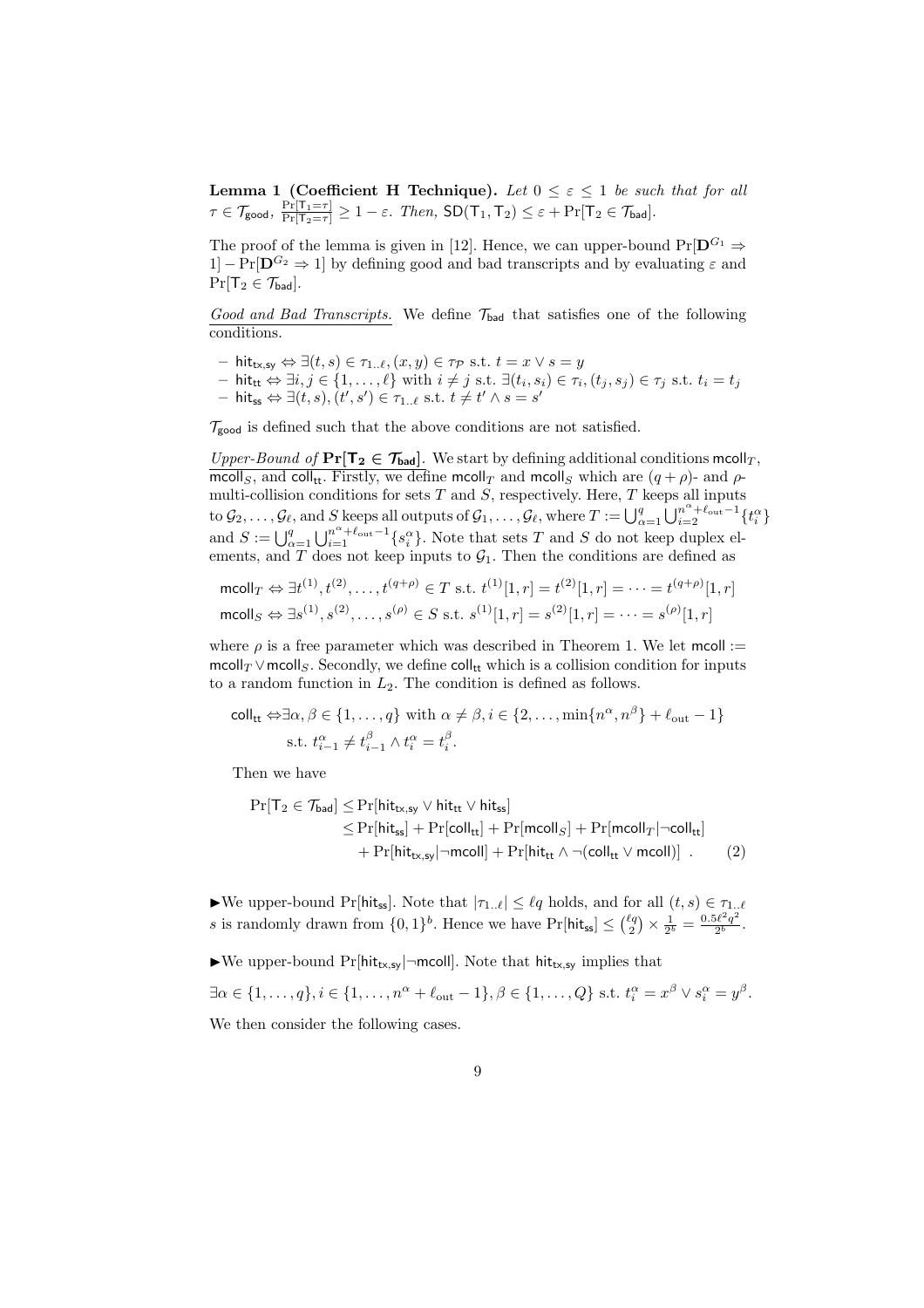

**Fig. 2.** Procedures for  $|\sec T_1|$  and  $\mathsf{prefix}_{m^\alpha}^=$ 

**Case 1**  $\Leftrightarrow$  hit<sub>tx,sy</sub>  $\wedge t_i^{\alpha} = x^{\beta} \wedge i = 1$ :

Note that  $t_1^{\alpha}$  has the form  $t_1^{\alpha} = m_1^{\alpha} || 0^c \oplus 0^{b-k} || K$ . Since K is randomly drawn from  $\{0,1\}^{\tilde{k}}$ , the probability that Case 1 holds is at most  $\frac{Q}{2^k}$ .

 $\text{Case 2} \Leftrightarrow \text{hit}_{\text{tx,sy}} \wedge t_i^{\alpha} = x^{\beta} \wedge i \neq 1$ :

By  $\neg \text{mcoll}_T$ , the number of elements in *T* whose first *r* bits are equal to  $x^{\beta}[1,r]$  is at most  $q + \rho$ . We note that for some *r*-bit block  $M^{\alpha}$ ,  $t_i^{\alpha}$  has the form  $t_i^{\alpha} = M^{\alpha} \| 0^c \oplus s_{i-1}^{\alpha},$  where  $M^{\alpha}$  is 0<sup>r</sup> or a message block. Since  $s_{i-1}^{\alpha}[r+1,b]$  is randomly drawn from  $\{0,1\}^c$ , the probability that Case 2 holds is at most  $\frac{(q+\rho)Q}{2^c}$ .

**Case 3**  $\Leftrightarrow$  hit<sub>tx,sy</sub>  $\wedge s_i^{\alpha} \stackrel{2^c}{=} y^{\beta}$ :

By  $\neg$ mcoll<sub>S</sub>, the number of elements in *S* whose first *r* bits are equal to  $y^{\beta}[1, r]$  is at most *ρ*. Since  $s_i^{\alpha}[r + 1, b]$  is randomly drawn from  $\{0, 1\}^c$ , the probability that Case 3 holds is at most  $\frac{\rho Q}{2^c}$ .

Hence we have  $Pr[\text{hit}_{\text{tx,sy}} | \neg(\text{hit}_{\text{ux,wy}} \lor \text{mcoll})] \leq \frac{Q}{2^k}$  $\frac{Q}{2^k} + \frac{(q+2\rho)Q}{2^c}$  $\frac{(2\rho)Q}{2^c}$ .

► We upper-bound  $Pr[\text{mcoll}_S]$ . Fix  $s \in \{0,1\}^r$  and  $s^{(1)}, s^{(2)}, \ldots, s^{(\rho)} \in S$ . Since they are randomly drawn from  $\{0,1\}^b$ , the probability that  $s^{(1)}[1,r] = s^{(2)}[1,r] =$  $\cdots = s^{(\rho)}[1, r] = s$  holds is at most  $\left(\frac{1}{2^r}\right)^{\rho}$ . By  $s \in \{0, 1\}^r$  and  $|S| \leq \ell q$ , we have  $\Pr[\text{mcoll}_S] \leq 2^r \times {\binom{\ell q}{\rho}} \times {\left(\frac{1}{2^r}\right)}^{\rho} \leq 2^r \times {\left(\frac{e\ell q}{\rho} \times \frac{1}{2^r}\right)}^{\rho}$ , using Stirling's approximation  $(x! \geq (x/e)^x$  for any *x*).

 $\blacktriangleright$  We upper-bound  $Pr[\text{mcoll}_T | \neg \text{coll}_{tt}]$ . First we partition set *T* into two sets *T*<sup>1</sup> and *T*2. Roughly speaking, *T*<sup>1</sup> keeps all inputs to random functions whose first *r* bits can be controlled by message blocks. The figure 2 (with the boxed statement) depicts the procedure of  $L_2$  corresponding with  $T_1$ , which considers *γ*-th and *α*-th online queries with  $\gamma < \alpha$  and  $n^{\gamma} < n^{\alpha}$  (*n*<sup>γ</sup> and  $n^{\alpha}$  are the query lengths in blocks at the  $\gamma$ -th and  $\alpha$ -th online queries, respectively) such that these message blocks satisfy the condition:  $\exists j^* \in \{n^{\gamma}+1, \ldots, n^{\gamma}+\ell_{\text{out}}-1\}$  s.t.  $m_1^{\alpha} = m_1^{\gamma}, m_2^{\alpha} = m_1^{\gamma}, \ldots, m_{n^{\gamma}}^{\alpha} = m_{n^{\gamma}}^{\gamma}, m_{n^{\gamma}}^{\alpha} = 0^r, \ldots, m_{j^*-1}^{\alpha} = 0^r, m_{j^*}^{\alpha} \neq 0^r.$  We call the condition between the  $\alpha$ -th and  $\gamma$ -th online queries "prefix condition."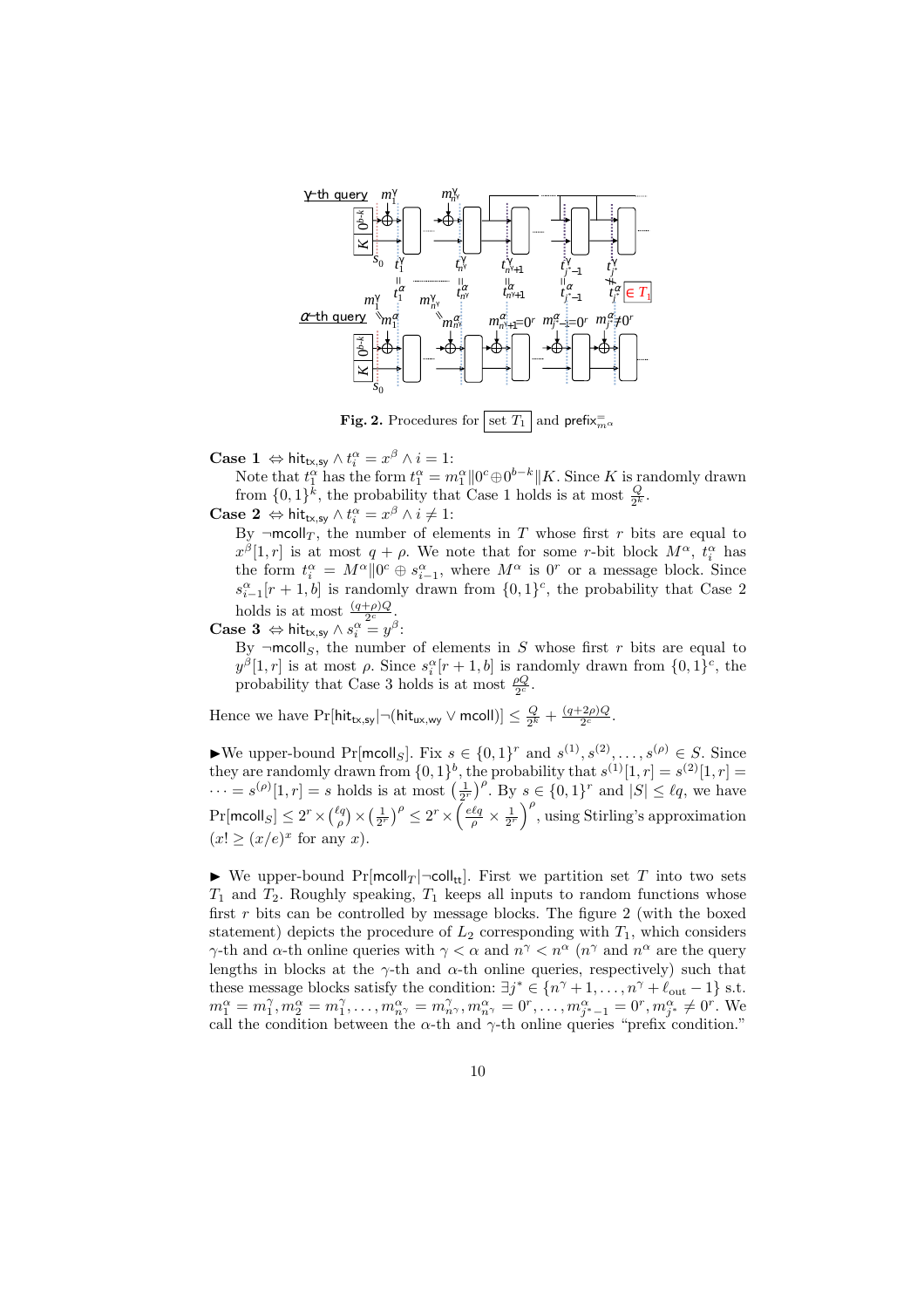

**Fig. 3.** Lazy sampling random functions in Case 2, where black boxes represent outputs defined at the *β*-th query and gray boxes represent outputs defined after **D**'s interaction.

In this case,  $t_j^{\alpha}$  becomes an element of  $T_1$ . Since  $s_{j^*-1}^{\alpha} = s_{j^*-1}^{\gamma}$  holds and before the *α*-th online query a distinguisher can find  $s_{j^*-1}^{\gamma}$ [1, *r*] which is the part of output blocks at the *γ*-th online query, he can assign any value to  $t^{\alpha}_{j^*}[1,r]$  by using the message block  $m_j^{\alpha}$ . We call the input  $t_j^{\alpha}$  "controllable input," and  $T_1$ keeps all controllable inputs. The definitions of these sets are given as follows.

$$
T_1 := \left\{ t_{j^*}^{\alpha} \in T : (\alpha \in \{2, ..., q\}) \land \left( \exists \gamma \in \{1, ..., \alpha - 1\} \text{ s.t. } (n^{\gamma} < n^{\alpha}) \land (\forall j \in \{1, ..., n^{\gamma}\} : m_j^{\alpha} = m_j^{\gamma}) \land (\exists j^* \in \{n^{\gamma} + 1, ..., n^{\gamma} + \ell_{\text{out}} - 1\} \text{ s.t. } (\forall j \in \{n^{\gamma} + 1, ..., j^* - 1\} : m_j^{\alpha} = 0^r) \land (m_{j^*}^{\alpha} \neq 0^r)) \right) \right\},
$$

and  $T_2 := T \setminus T_1$ . Note that for any  $\alpha_1, \alpha_2, \ldots, \alpha_i \in \{1, \ldots, q\}$  with  $\alpha_1 < \alpha_2 <$  $\cdots < \alpha_i$  and with the prefix relations, the number of controllable inputs is at most  $i - 1$ , because set  $T_1$  does not keep duplex elements. Hence, we have *|T*<sub>1</sub>*|* ≤ *q* − 1, and thereby Pr[ $\text{mcoll}_T$   $\text{–coll}_{tt}$ ] is upper-bounded by the probability that a  $\rho$ -multi-collision occurs in  $T_2$  under the condition  $\neg\text{coll}_{tt}$ , that is,  $\exists t^{(1)}, t^{(2)}, \ldots, t^{(\rho)} \in T_2 \text{ s.t. } t^{(1)}[1, r] = t^{(2)}[1, r] = \cdots = t^{(\rho)}[1, r].$  Hereafter, we upper-bound the  $\rho$ -multi-collision probability under the condition  $\neg \text{coll}_{tt}$ .

Fix  $t \in \{0, 1\}^r$  and  $t_i^{\alpha} \in T_2$  with  $\alpha \in \{1, ..., q\}$  and  $i \in \{2, ..., n^{\alpha} + \ell_{\text{out}} - 1\}.$ We upper-bound the probability that  $t_i^{\alpha}[1,r] = t$  holds under the condition ¬coll<sub>tt</sub>. We consider the following cases.

**Case 1**  $\Leftrightarrow (t_i^{\alpha}[1, r] = t) \land (n^{\alpha} + 1 \le i)$ :

By  $n^{\alpha} + 1 \leq i$ ,  $t_i^{\alpha} = s_{i-1}^{\alpha}$  holds, where  $s_{i-1}^{\alpha} = \mathcal{G}_{i-1}(t_{i-1}^{\alpha})$ . By  $\neg \text{coll}_{\text{tt}}, s_{i-1}^{\alpha}$ is randomly drawn from at least  $2^b - q$  values. Thus, the probability that Case 1 holds is at most  $\frac{2^c}{2^b}$  $rac{2^b}{2^b-q}$ .

**Case 2**  $\Leftrightarrow (t_i^{\alpha}[1, r] = t) \wedge (2 \leq i \leq n^{\alpha})$ :

In the evaluation, we lazy sample random functions  $\mathcal{G}_1, \ldots, \mathcal{G}_\ell$  that is consistent with the condition  $\neg\text{coll}_{tt}$ . The procedure is shown bellow.

- **–** At the *β*-th online query with *β ∈ {*1*, . . . , q}*, the following procedure is performed.
	- For  $j \in \{n^{\beta}, \ldots, n^{\beta} + \ell_{\text{out}} 1\}$ ,  $s_j^{\beta}[1, r]$  is randomly drawn from  ${0, 1}^r$ .
- **–** After **D**'s interaction, the following procedure is performed.
	- For all  $\beta \in \{1, \ldots, q\}$  and  $j \in \{1, \ldots, n^{\beta} 1\}$ , if  $t_j^{\beta}$  is a new input to  $\mathcal{G}_j$  then  $s_j^{\beta}$  is randomly drawn from  $\{0,1\}^b$ , keeping the condition  $\neg$ coll<sub>tt</sub>.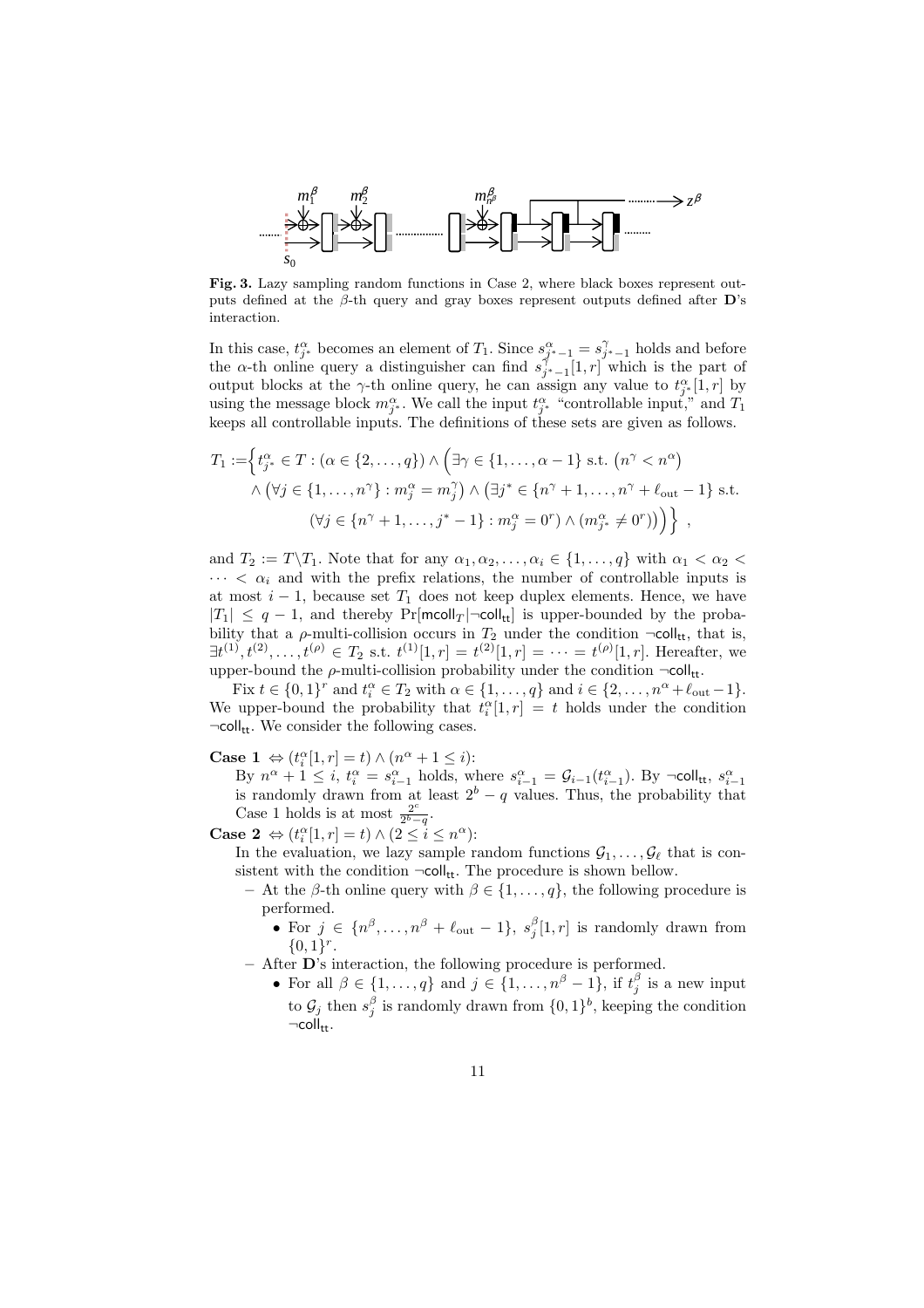• For all  $\beta \in \{1, ..., q\}$  and  $j \in \{n^{\beta}, ..., n^{\beta} + \ell_{\text{out}} - 1\}$ ,  $s_j^{\beta}[r + 1, b]$  is randomly drawn from  $\{0,1\}^c$ , keeping the condition  $\neg \text{coll}_{\text{tt}}$ .

The figure 3 depicts the above procedure. Without loss of generality, assume that  $q < 2^c$  (If  $q \geq 2^c$  then the advantage of Theorem 1 becomes 1 or more). Note that for each random function, there are at most  $q$  inputs, and for  $a \in \{0,1\}^r$ , there are  $2^c$  elements in  $\{0,1\}^b$  whose first *r* bits are equal to *a*. Thus, for all  $\beta \in \{1, \ldots, q\}$  and  $j \in \{n^{\beta}, \ldots, n^{\beta} + \ell_{\text{out}} - 1\}$ ,  $s_j^{\beta}[r+1, b]$  can be defined such that it is consistent with the condition  $\neg \text{coll}_{tt}$ . Thus, the above procedure realizes random functions  $\mathcal{G}_1, \ldots, \mathcal{G}_\ell$  that are consistent with the condition  $\neg\text{coll}_{tt}$ .

For  $2 \leq i \leq n^{\alpha}$ ,  $t_i^{\alpha}$  has the form  $t_i^{\alpha} = m_i^{\alpha} \| 0^c \oplus s_{i-1}^{\alpha}$ . By the above procedure,  $s_{i-1}^{\alpha}$  is randomly drawn from at least  $2^{b}-q$  values after **D**'s interaction (i.e., after  $m_{i}^{\alpha}$  is determined). Hence, the probability that  $t_i^{\alpha}[1,r] = t$  holds is at  $\frac{2^{c}}{2^{b}-}$  $rac{2^b}{2^b-q}$ .

We next fix  $t^{(1)}, t^{(2)}, \ldots, t^{(\rho)} \in T_2$  and  $t \in \{0,1\}^r$ . By the above evaluations, the probability that  $t^{(1)}[1, r] = t^{(2)}[1, r] = \cdots = t^{(\rho)}[1, r] = t$  holds is at most  $\left(\frac{2^c}{2^b}\right)$ 2 *<sup>b</sup>−q*  $\int_{0}^{b} \leq (\frac{2}{2^{r}})^{\rho}$ , assuming  $q \leq 2^{b-1}$ . By  $t \in \{0,1\}^{r}$  and  $|T_2| \leq \ell q$ , we have  $Pr[\text{mcoll}_T | \neg \text{coll}_{tt}] \leq 2^r \times {\ell q \choose \rho} \times (\frac{2}{2^r})^{\rho} \leq 2^r \times \left(\frac{e\ell q}{\rho} \times \frac{2}{2^r}\right)^{\rho}$ , using Stirling's approximation  $(x! \geq (x/e)^x$  for any *x*).

 $\blacktriangleright$  We upper-bound Pr[coll<sub>tt</sub>]. We denote by coll<sup>α</sup><sub>tt</sub> the condition where at the  $\alpha$ -th online query  $\text{coll}_{\text{tt}}$  holds. Then we have

 $\Pr[\mathsf{coll}_{\mathsf{tt}}] \leq \sum_{\alpha=2}^q \Pr[\mathsf{coll}_{\mathsf{tt}}^{\alpha} \wedge \neg \mathsf{coll}_{\mathsf{tt}}^{\alpha-1}] \leq \sum_{\alpha=2}^q \Pr[\mathsf{coll}_{\mathsf{tt}}^{\alpha}| \neg \mathsf{coll}_{\mathsf{tt}}^{\alpha-1}].$ 

Next we fix  $\alpha \in \{2, ..., q\}$ , and upper-bound  $Pr[col|_{tt}^{\alpha}|\neg col|_{tt}^{\alpha-1}]$ , which is the probability that  $\text{coll}_{\text{tt}}$  holds at the  $\alpha$ -th online query when it does not hold up to the  $(\alpha - 1)$ -th online query. In order to upper-bound the probability, we consider two cases with respect to the following condition.

$$
\begin{aligned} \textrm{prefix}^=_{m^\alpha} \Leftrightarrow & \exists \gamma \in \{1,\ldots,\alpha-1\} \textrm{ s.t. } & \left(n^\gamma < n^\alpha\right) \wedge \left(\forall j \in \{1,\ldots,n^\gamma\}: m^\gamma_j = m^\alpha_j\right) \\ & \qquad \qquad \wedge \left(\exists j^* \in \{n^\gamma+1,\ldots,n^\gamma+\ell_{\mathrm{out}}-1\} \textrm{ s.t. } \\ & \qquad \qquad m^\alpha_{n^\gamma+1} = 0^r,\ldots,m^\alpha_{j^*-1} = 0^r, m^\alpha_{j^*} \neq 0^r\right). \end{aligned}
$$

We call such  $\gamma$ -th online query "prefix online query" of the  $\alpha$ -th query, and such *j <sup>∗</sup>* "distinct point." The figure 2 (without the boxed statement) depicts the procedures of *L*<sup>2</sup> corresponding with the condition. In this evaluation, similar to Case 2 of  $Pr[\text{mcoll}_T | \neg \text{coll}_{tt}]$ , we lazy sample random functions  $\mathcal{G}_1, \ldots, \mathcal{G}_\ell$  that are consistent with the condition  $\neg \text{coll}_{tt}^{\alpha-1}$ . The procedure is shown bellow.

- **–** At the *β*-th online query with *β ∈ {*1*, . . . , α −* 1*}*, the following procedure is performed.
	- For all  $j \in \{n^{\beta}, \ldots, n^{\beta} + \ell_{\text{out}} 1\}$ ,  $s_j^{\beta}[1, r]$  is randomly drawn from  $\{0,1\}^r$ .
- **–** At the *α*-th online query, the following procedure is performed.

*•* For all *β ∈ {*1*, . . . , α −* 1*}*,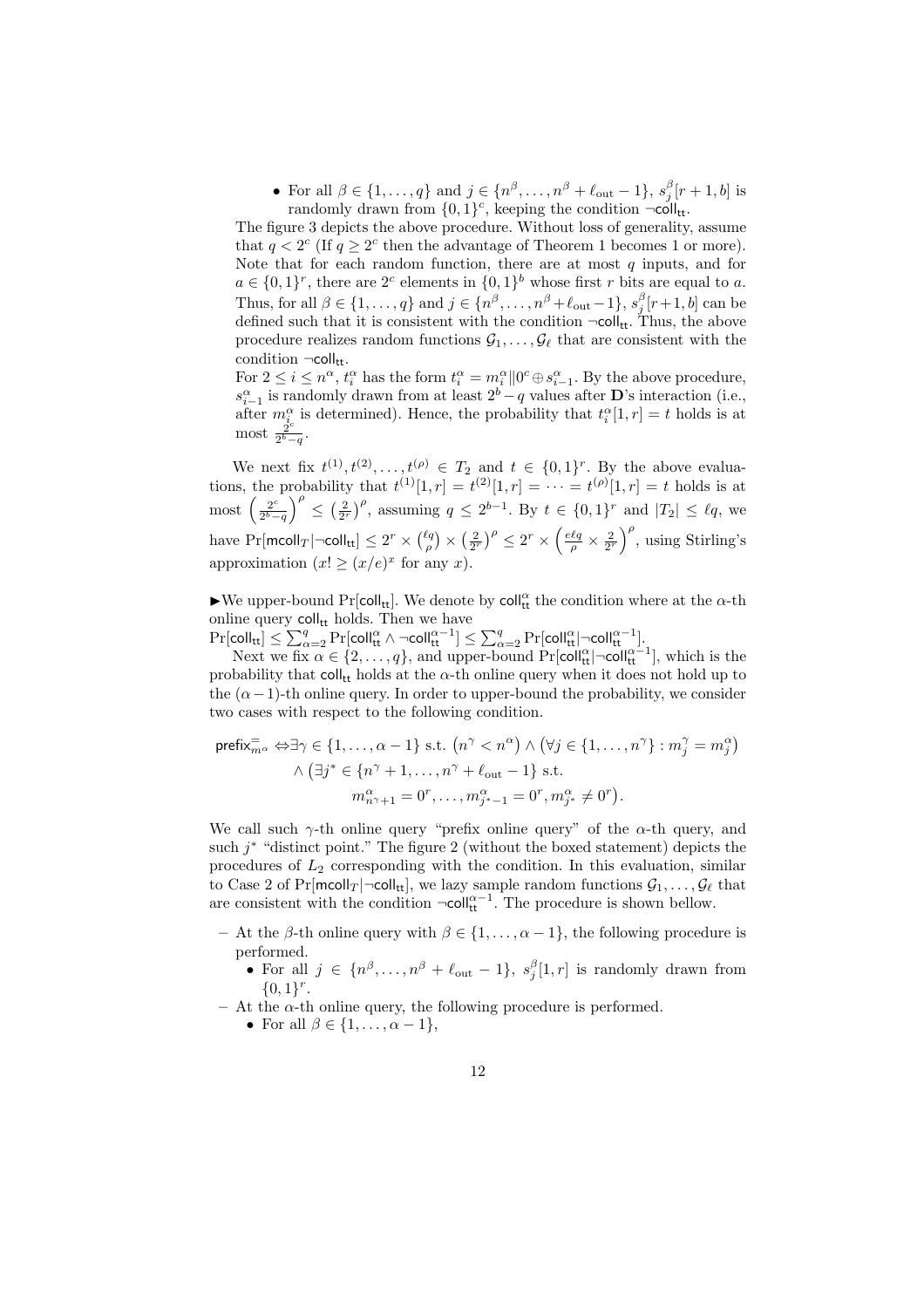

**Fig. 4.** Lazy sampling random functions in the evaluation of  $Pr[col^{\alpha}_{tt} | \neg col|^{\alpha-1}_{tt}]$ , where black boxes represent outputs defined up to the  $(\alpha - 1)$ -th query and gray boxes represent outputs defined at the *α*-th query.

- *∗* for all  $j \in \{1, \ldots, n^{\beta} 1\}$ , if  $t_j^{\beta}$  is a new input to  $\mathcal{G}_j$  then the response  $s_j^{\beta}$  is randomly drawn from  $\{0,1\}^b$ , keeping the condition  $\neg \text{coll}_{\text{tt}}^{\alpha-1}$ , *\** for all  $j \in \{n^{\beta}, \ldots, n^{\beta} + \ell_{\text{out}} - 1\}$ ,  $s_j^{\beta}[r + 1, b]$  is randomly drawn from  $\{0,1\}^c$ , keeping the condition  $\neg \text{coll}_{\text{tt}}^{\alpha-1}$ .
- For  $j \in \{1, \ldots, n^{\alpha} + \ell_{\text{out}} 1\}$ , if  $t_j^{\alpha}$  is a new input to  $\mathcal{G}_j$  then the response  $s_j^{\alpha}$  is randomly drawn from  $\{0,1\}^b$ .

The top (resp., the bottom) of the figure 4 depicts the above procedure under the condition prefix<sup>*=*π</sup>α (resp., ¬prefix<sup>*=*πα</sup>). Then we evaluate the probability  $Pr[\text{coll}_{\text{tt}}^{\alpha}| \neg \text{coll}_{\text{tt}}^{\alpha-1}]$  as follows.

**Case 1**  $\Leftrightarrow$  coll<sup>α</sup><sup>*tt*</sup> under the condition  $\neg$ coll<sup>α $\pi$ -1</sup>  $\land$   $\neg$ prefix $\overline{m}$ <sup>α</sup> :

For  $i \in \{2, \ldots, n^{\alpha} + \ell_{\text{out}} - 1\}$ , let coll $\alpha_i^{i,i}$  be the condition where coll<sub>u</sub>at holds at the *i*-th block of the *α*-th online query, and let  $\text{coll}_{\text{tt}}^{\leq \alpha, i-1} := \text{coll}_{\text{tt}}^{\alpha, 2}$   $\vee$  $\text{coll}_{\text{tt}}^{\alpha,3} \vee \cdots \vee \text{coll}_{\text{tt}}^{\alpha,i-1}$ . Note that for  $i \in \{2,\ldots,n^{\alpha}+\ell_{\text{out}}-1\}$ , coll $\overset{\alpha,i}{\text{at}} \wedge$  $\neg$ coll<sub>tt</sub>  $\leq$ α,*i*<sup>-1</sup> is the condition where coll<sup>α</sup><sub>tt</sub> holds at the *i*-th block of the α-th online query for the first time. (i.e.,  $\text{coll}_{\text{tt}}^{\alpha}$  does not hold up to the  $(i-1)$ -th block), and thus  $\text{coll}_{tt}^{\alpha} \Leftrightarrow \bigvee_{i=2}^{n^{\alpha}+\ell_{\text{out}}-1} (\text{coll}_{tt}^{\alpha,i} \wedge \neg \text{coll}_{tt}^{\leq \alpha,i-1}),$  where  $\text{coll}_{tt}^{\alpha,2} \wedge$  $\neg \text{coll}_{\text{tt}}^{\leq \alpha,1} := \text{coll}_{\text{tt}}^{\alpha,2}$ . In the following, for  $i \in \{2,\ldots,n^{\alpha}+\ell_{\text{out}}-1\}$ , we assume that  $\text{coll}_{\text{tt}}^{\leq \alpha, i-1}$  does not hold, and thus upper-bound the probability that coll $_{tt}^{\alpha,i}$  holds under the condition  $\neg$ coll $_{tt}^{\alpha-1}$   $\wedge \neg$ coll $_{tt}^{\leq \alpha,i-1}$   $\wedge \neg$ prefix $_{m\alpha}^{\equiv}$ . By  $p_{1,i}$ , we denote the probability. Note that for some *r*-bit string  $M^{\alpha} t_i^{\alpha}$  has the form  $t_i^{\alpha} = M^{\alpha} \| 0^c \oplus s_{i-1}^{\alpha}$ , where  $M^{\alpha}$  is a message block or 0<sup>*r*</sup>. By the condition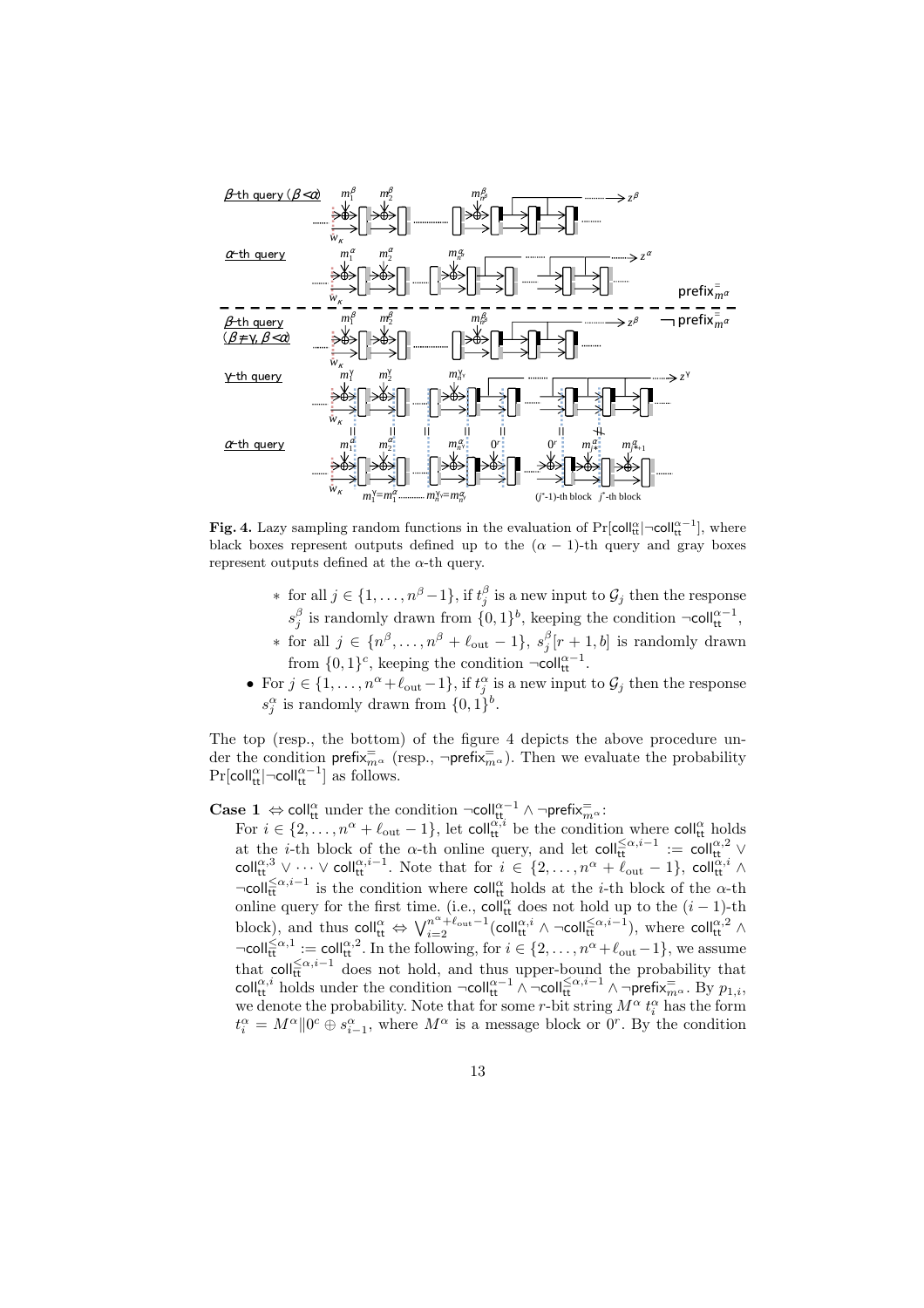$\sim$  $\text{col} \bigg[\frac{\text{S}}{\text{at}} \alpha, i-1, t^{\alpha}_{i-1} \text{ is a new input to } \mathcal{G}_{i-1}, \text{ and thereby } s^{\alpha}_{i-1} \text{ is randomly drawn in } \mathcal{G}_{i-1} \text{ is a non-constant.} \bigg]$ from  $\{0,1\}^b$  after  $M^{\alpha}$  is determined. Hence, we have  $p_{1,i} \leq (\alpha - 1) \times \frac{1}{2^b}$ , and thereby  $Pr[\text{Case 1}] \leq \ell \times (\alpha - 1) \times \frac{1}{2^b}$ .

**Case 2**  $\Leftrightarrow$  coll<sup> $\alpha$ </sup><sub>tt</sub> under the condition  $\neg$ coll $\alpha$ <sup>*α*-1</sup>  $\land$  prefix $\overline{\pi}$ <sup>*α*</sup> :

In this analysis, we use the conditions  $\text{coll}_{\text{tt}}^{\alpha,i}$  and  $\text{coll}_{\text{tt}}^{\leq \alpha,i-1}$  defined above. For  $i \in \{2, ..., n^{\alpha} + \ell_{\text{out}} - 1\}$ , we assume that coll $\zeta^{\alpha, i-1}$  does not hold, and thus upper-bound the probability that  $\text{coll}_{\text{tt}}^{\alpha,i}$  holds under the condition  $\neg$ coll<sub>tt</sub>  $\wedge$   $\neg$ coll<sub>tt</sub>  $\leq$   $\alpha$ ,*i*−1</sub>  $\wedge$  prefix $\equiv$ <sup>π</sup>α $\therefore$  By *p*<sub>2*,i*</sub>, we denote the probability. We assume that the *γ*-th online query ( $\gamma \in \{1, \ldots, \alpha - 1\}$ ) is the prefix online query of the  $\alpha$ -th online query, and  $j^*$  is the distinct point. If there are two or more prefix online queries of the *α*-th online query then we consider the prefix online query such that the distinct point is maximum.

Firstly, we consider the case of  $i \in \{2, ..., j^* - 1\}$ . By prefix $\overline{m}_{\alpha}$ ,  $t_i^{\alpha} = t_i^{\gamma}$  holds. By the condition  $\neg \text{coll}_{\text{tt}}^{\alpha-1} \wedge \neg \text{coll}_{\text{tt}}^{\text{in}}$ , we have  $p_{2,i} = 0$ .

- $\bullet$  Secondly, we consider the case of  $i = j^*$ . Note that  $t^{\alpha}_{j^*}[r+1, b] = s^{\alpha}_{j^*-1}[r+1]$ 1*, b*] holds, and by the lazy sampled random functions,  $s_{j^* - 1}^\alpha$  is randomly drawn from at least  $2^b - q$  values. Thus we have  $p_{2,i} \leq (\alpha - 1) \times \frac{2^r}{2^b - 1}$  $rac{2^b}{2^b-q}$ .
- **–** Finally, we consider the case of *i ∈ {j <sup>∗</sup>*+1*, . . . , n<sup>α</sup>*+*ℓ*out*−*1*}*. In this case, for some *r*-bit string  $M^{\alpha}$ ,  $t_i^{\alpha}$  has the form  $t_i^{\alpha} = M^{\alpha} || 0^c \oplus s_{i-1}^{\alpha}$ , where  $M^{\alpha}$  is a message block or  $0^{r}$ . Since  $j^*$  is maximum and by the condition  $\pi$ coll<sub>it</sub>  $\alpha$ <sup>*x*</sup><sup>*a*</sup><sub>*i*</sub><sup>*−1*</sup> *t*<sup>α</sup><sub>*i*</sub><sup>*−1*</sup> *t*<sup>α</sup><sub>*i*</sub><sup>*−1*</sup> *t*<sup>α</sup><sub>*i*</sub><sup>*−1*</sup> *t*<sup>α</sup><sub>*i*</sub><sup>*−1*</sup> *t*<sup>α</sup><sub>*i*</sub>*−1*</sup> *d*<sup>*n*</sup> *d*<sup>*n*</sup><sup>*1*</sup> *d*<sup>*n*</sup><sup>*1*</sup> *d*<sup>*1*</sup> *d*<sup>*1*</sup>  $\{0,1\}^b$  after  $M^{\alpha}$  is determined. Hence, we have  $p_{2,i} \leq (\alpha - 1) \times \frac{1}{2^b}$ .

Hence, we have  $Pr[\text{Case 2}] \leq (\alpha - 1) \times \left(\frac{2^r}{2^b - q} + \frac{\ell_{\text{out}}}{2^b}\right)$  $\left(\frac{2^r}{2^b-a}+\frac{\ell_{\text{out}}}{2^b}\right)^r$ 

Finally, we assume that  $q \leq 2^{b-1}$ . We then have  $\Pr[\text{coll}_{\text{tt}}] \leq \sum_{\alpha=2}^{q} (\alpha-1) \times \max\left\{\frac{\ell}{2^b}, \left(\frac{2^b}{2^b - 1}\right)\right\}$  $\left\{\frac{2^r}{2^b-q}+\frac{\ell_{\text{out}}}{2^b}\right\}\right\} \leq \frac{q^2}{2^c}$  $\frac{q^2}{2^c} + \frac{0.5\ell q^2}{2^b}$  $rac{b\ell q}{2^b}$ .

 $\blacktriangleright$  We upper-bound Pr[hit<sub>tt</sub>  $\land \neg(\text{coll}_{tt} \lor \text{mcoll})$ ]. We start by defining the following condition.

hit $K \Leftrightarrow \exists \alpha \in \{1, ..., q\}, i \in \{2, ..., n^{\alpha} + \ell_{\text{out}} - 1\} \text{ s.t. } t_i^{\alpha}[r+1, b] = 0^{c-k} \|K\|$ 

Then we have

 $Pr[hit_{tt} \wedge \neg (coll_{tt} \vee \text{mcoll})] \leq Pr[hit_{K}] + Pr[hit_{tt} \wedge \neg (coll_{tt} \vee \text{mcoll}) \wedge \neg hit_{K}]$ .

Since *K* is randomly drawn from  $\{0,1\}^k$ , we have  $\Pr[\text{hit}_K] \leq \frac{\ell q}{2^k}$  $rac{\ell q}{2^k}$ .

Next, we upper-bound Pr[hit<sub>tt</sub>  $\land \neg$ (coll<sub>tt</sub>  $\lor$  mcoll)  $\land \neg$ hit<sub>K</sub>]. Note that hit<sub>tt</sub> implies that

$$
\exists \alpha, \beta \in \{1, \dots, q\}, i \in \{1, \dots, n^{\alpha} + \ell_{\text{out}} - 1\}, j \in \{1, \dots, n^{\beta} + \ell_{\text{out}} - 1\}
$$
  
s.t.  $i \neq j \land t_i^{\alpha} = t_j^{\beta}$ .

For  $\alpha \in \{1, \ldots, q\}$ , we define a condition where hit<sub>tt</sub> holds up to the  $\alpha$ -th online query. The concrete definition is given bellow.

$$
\mathsf{hit}_{\mathsf{tt}}^{\alpha} \Leftrightarrow \exists \beta, \gamma \in \{1, \dots, \alpha\}, i \in \{1, \dots, n^{\beta} + \ell_{\mathsf{out}} - 1\}, j \in \{1, \dots, n^{\gamma} + \ell_{\mathsf{out}} - 1\}
$$
\n
$$
\text{s.t. } i \neq j \land t_i^{\beta} = t_j^{\gamma}.
$$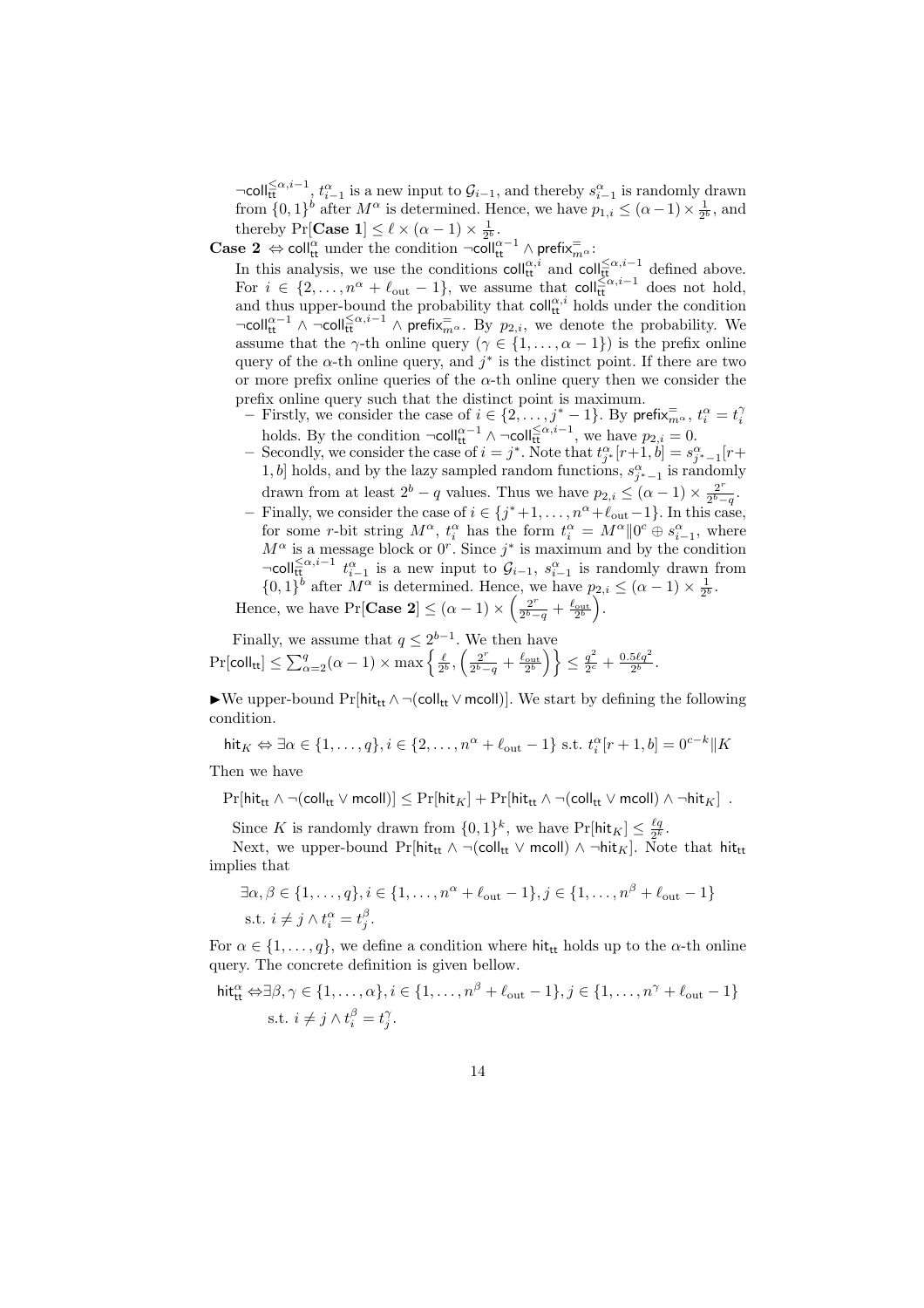Then the following inequation holds.

$$
\Pr[\text{hit}_{\text{tt}} \wedge \neg(\text{coll}_{\text{tt}} \vee \text{mcoll}) \wedge \text{hit}_{K}]
$$
\n
$$
\leq \sum_{\alpha=1}^{q} \Pr[\text{hit}_{\text{tt}}^{\alpha} \wedge \neg \text{hit}_{\text{tt}}^{\alpha-1} \wedge \neg(\text{mcoll} \vee \text{coll}_{\text{tt}}) \wedge \neg \text{hit}_{K}]
$$
\n
$$
\leq \sum_{\alpha=1}^{q} \Pr[\text{hit}_{\text{tt}}^{\alpha} \wedge \neg \text{hit}_{\text{tt}}^{\alpha-1} \wedge \neg \text{mcoll} \wedge \neg \text{hit}_{K} | \neg \text{coll}_{\text{tt}}] .
$$

First fix  $\alpha \in \{1, \ldots, q\}$ , and upper-bound the probability Pr[hit $_{tt}^{\alpha} \wedge \neg$ hit $_{tt}^{\alpha-1} \wedge$ ¬mcoll ∧ ¬hit<sub>K</sub>|¬coll<sub>tt</sub>]. In this evaluation, we lazy sample random functions  $\mathcal{G}_1, \ldots, \mathcal{G}_\ell$  by the similar way to the evaluation of  $Pr[coll_{tt}]$ . The procedure is shown bellow, and the figure 4 depicts the procedure.

- **–** At the *β*-th online query with *β ∈ {*1*, . . . , α −* 1*}*, the following procedure is performed.
	- For all  $j \in \{n^{\beta}, \ldots, n^{\beta} + \ell_{\text{out}} 1\}$ ,  $s_j^{\beta}[1, r]$  is randomly drawn from *{*0*,* 1*} r* .
- **–** At the *α*-th online query, the following procedure is performed.
	- *•* For all *β ∈ {*1*, . . . , α −* 1*}*,
		- *∗* for all  $j \in \{1, \ldots, n^{\beta} 1\}$ , if  $t_j^{\beta}$  is a new input to  $\mathcal{G}_j$  then the response  $s_j^{\beta}$  is randomly drawn from  $\{0,1\}^b$ , keeping the condition  $\neg \text{coll}_{\text{tt}}$ ,
		- *\** for all  $j \in \{n^{\beta}, \ldots, n^{\beta} + \ell_{\text{out}} 1\}$ ,  $s_j^{\beta}[r + 1, b]$  is randomly drawn from  $\{0,1\}^c$ , keeping the condition  $\neg$ coll<sub>tt</sub>.
	- For  $j \in \{1, \ldots, n^{\alpha} + \ell_{\text{out}} 1\}$ , if  $t_j^{\alpha}$  is a new input to  $\mathcal{G}_j$  then the response  $s_j^{\alpha}$  is randomly drawn from  $\{0,1\}^b$ , keeping the condition  $\neg \text{coll}_{\text{tt}}$ .

In this evaluation, we consider two cases with respect to the condition  $\mathsf{prefix}_{m\alpha}^{=}$ which was defined in the analysis of  $Pr[col|_{tt}]$ . In addition, the following analyses use the terms "prefix online query" and "distinct point."

 $\textbf{Case 1} \Leftrightarrow \textsf{hit}^\alpha_\textsf{tt} \wedge \neg \textsf{hit}^{\alpha-1} \wedge \neg \textsf{mcoll} \wedge \neg \textsf{hit}_K$  under the condition  $\neg \textsf{coll}_\textsf{tt} \wedge \neg \textsf{prefix}^=_{m^\alpha}$ : For  $i \in \{1, \ldots, n^{\alpha} + \ell_{\text{out}} - 1\}$ , let hit $\mathfrak{t}_{\mathsf{tt}}^{\alpha,i}$  be the condition where hit $\mathfrak{t}_{\mathsf{tt}}^{\alpha}$  holds at the *i*-th block of the  $\alpha$ -th online query, that is,

$$
\mathsf{hit}_{\mathsf{tt}}^{\alpha,i} \Leftrightarrow (\exists \beta \in \{1,\dots,\alpha-1\}, j \in \{1,\dots,n^{\beta}+\ell_{\text{out}}-1\} \text{ s.t. } i \neq j \land t_i^{\alpha} = t_j^{\beta})
$$

$$
\land (\exists j \in \{1,\dots,i-1\} \text{ s.t. } t_i^{\alpha} = t_j^{\alpha}).
$$

Then  $\mathsf{hit}^{\alpha}_{\mathsf{tt}} \Rightarrow \bigvee_{i=1}^{n^{\alpha}+\ell_{\text{out}}-1} \mathsf{hit}^{\alpha,i}_{\mathsf{tt}}$ . In the following, for  $i \in \{1,\ldots,n^{\alpha}+\ell_{\text{out}}-1\}$ , we upper-bound the probability that  $\mathsf{hit}^{\alpha,i}_\mathsf{tt} \wedge \neg \mathsf{hit}^{\alpha-1}_\mathsf{tt} \wedge \neg \mathsf{modl} \wedge \neg \mathsf{hit}_K$  holds under the condition  $\neg \text{coll}_{tt} \wedge \neg \text{prefix}_{m\alpha}^{\equiv}$ . By  $p_{1,i}$ , we denote the probability.

 $-$  Firstly, we consider the case of  $i = 1$ . In addition to the condition  $\neg$ coll<sub>tt</sub>∧¬prefix<sup>*=*</sup><sub>*m*<sup>α</sup></sub>, we assume that hit<sub>*K*</sub> does not hold, and don't consider the condition  $\neg$ hit $^{\alpha-1}_{tt}$   $\wedge \neg$ mcoll. Since  $t_1^{\alpha}$  has the form  $t_1^{\alpha} = (m_1^{\alpha} \| 0^c) \oplus$  $(0^{b-k}$ <sup>*∥K*</sup>), the probability that hit<sub>t</sub><sup>α,1</sup> holds under the condition  $\neg$ coll<sub>tt</sub> *∧*  $\neg$ **prefix** $\overline{m}^{\alpha}$   $\wedge$   $\neg$ **hit**<sub>K</sub> is 0 and thus we have  $p_{1,1} = 0$ .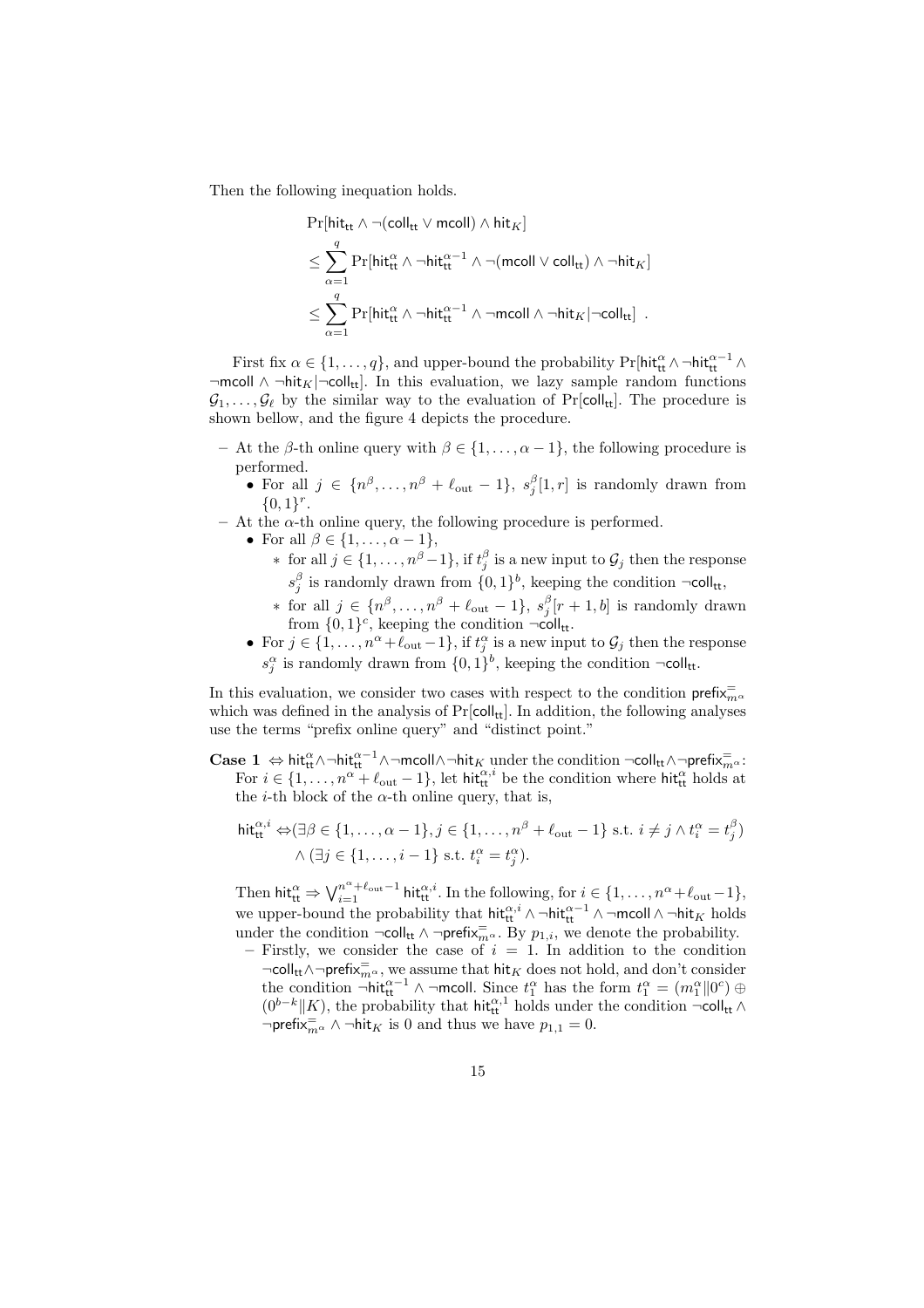**–** Secondly, we consider the case of *i ≥* 2. In this case, we don't consider the condition  $\neg$ hit $\mathfrak{t}_{\mathfrak{t} \mathfrak{t}}^{\alpha-1}$   $\wedge \neg$ mcoll $\wedge \neg$ hit $_K$ . Note that for an *r*-bit string  $M^{\alpha}$ ,  $t_i^{\alpha}$  has the form  $t_i^{\alpha} = M^{\alpha} \| 0^c \oplus s_{i-1}^{\alpha}$ , where  $M^{\alpha}$  is a message block or 0<sup>*r*</sup>. Since  $s_{i-1}^{\alpha}$  is randomly drawn from at least  $2^{b} - q$  values after  $M^{\alpha}$ is defined, the probability that  $\mathsf{hit}^{\alpha,i}_\mathsf{tt}$  holds under the condition  $\neg\mathsf{coll}_\mathsf{tt} \land$  $\neg \text{prefix}_{m^{\alpha}}^{\equiv}$  is at most  $\frac{(\ell-1)(\alpha-1)+(i-1)}{2^b-q} \le \frac{(\ell-1)\alpha}{2^b-q}$ , and thus we have  $p_{1,i} \le$  $\frac{(\ell-1)\alpha}{2^b-q}.$ 

Hence, we have  $Pr[\text{Case 1}] \leq (\ell - 1) \times \frac{(\ell - 1)\alpha}{2^b - q}.$ 

- $\textbf{Case 2} \Leftrightarrow \textsf{hit}^\alpha_\textsf{tt} \wedge \neg \textsf{hit}^{\alpha-1}_\textsf{tt} \wedge \neg \textsf{modl} \wedge \neg \textsf{hit}_K \text{ under the condition } \neg \textsf{coll}_{\textsf{tt}} \wedge \textsf{prefix}^=_{m^\alpha} \therefore$ In this analysis, we use the condition hit<sub>t</sub><sup> $\alpha$ ,*i*</sup> for  $i \in \{1, ..., n^{\alpha} + \ell_{\text{out}} - 1\}$ , defined in Case 1. We let  $\text{hit}^{\leq \alpha, i-1}_{\text{tt}} := \text{hit}^{\alpha-1}_{\text{tt}} \vee \text{hit}^{\alpha, 1}_{\text{tt}} \vee \cdots \vee \text{hit}^{\alpha, i-1}_{\text{tt}},$  where  $\int_{0}^{\infty}$  it  $\int_{0}^{\alpha}$  := hit $\int_{0}^{\alpha-1}$ . Then the following holds: hit $\int_{0}^{\alpha}$   $\wedge$ -hit $\int_{0}^{\alpha-1}$   $\Rightarrow$   $\int_{i=1}^{n^{\alpha}+\ell_{\text{out}}-1}$  (hit $\int_{0}^{\alpha,i}$   $\wedge$ *→hit*<sub>tt</sub><sup>≤α,*i*-1</sup></sub>. In this evaluation, we don't consider the condition *→hit<sub>K</sub>*, and thus for  $i \in \{1, \ldots, n^{\alpha} + \ell_{\text{out}} - 1\}$ , upper-bound the probability that hit<sup> $\alpha, i$ </sup>  $\neg$ hit $\frac{\leq \alpha, i-1}{\text{ct}}$  ∧ ¬mcoll holds under the condition ¬coll<sub>tt</sub> ∧ prefix $\frac{1}{m}$ α. By  $p_{2,i}$ , we denote the probability. We assume that the *γ*-th online query (*γ ∈*  $\{1, \ldots, \alpha - 1\}$  is the prefix online query of the  $\alpha$ -th online query, and *j*<sup>\*</sup> is the distinct point. If there are two or more prefix online queries of the  $\alpha$ -th online query then we consider the prefix online query such that the distinct point is maximum.
	- **–** Firstly, we consider the case of *i < j<sup>∗</sup>* . In this case, we don't consider the condition  $\neg$ mcoll, and assume that hit $\frac{*α*,*i*−1}$  does not hold in addition to the condition  $\neg$ coll<sub>tt</sub>  $\wedge$  prefix $\overline{m}^{\alpha}$ . By prefix $\overline{m}^{\alpha}$ ,  $t_i^{\alpha} = t_i^{\gamma}$  holds, and by  $\neg$ hit<sub>tt</sub>  $\leq$ α,*i*<sup>−1</sup>, hit<sub>tt</sub> does not hold. Hence, hit<sub>tt</sub><sup>α,*i*</sup> does not hold under the condition  $\neg \text{coll}_{\text{tt}} \wedge \text{prefix}_{m}^{\text{+}} \wedge \text{hit}_{\text{tt}}^{\leq \alpha, i-1}$ , and thus we have  $p_{2,i} = 0$ .
	- **–** Secondly, we consider the case of *i* = *j ∗* . In this analysis, we don't consider the condition  $\neg$ hit $\frac{\leq \alpha, i-1}{t}$ , and assume that mcoll does not hold in addition to the condition  $\neg \text{coll}_{tt} \wedge \text{prefix}_{m^{\alpha}}^=$ . Note that since  $j^*$  is the maximum distinct point,  $t^{\alpha}_{j^*}$  is a new input to  $\mathcal{G}_{j^*}$ . By  $\neg \text{modl}_T$ , the number of inputs to random functions whose first *r* bits are equal to  $t_{j^*}^{\alpha}[1,r]$  is at most  $(q+\rho)$ . Note that  $t_{j^*}^{\alpha}[r+1,b] = s_{j^*-1}^{\alpha}[r+1,b]$ , and  $s^{\alpha}_{j^*-1}[r+1,b]$  is randomly drawn from at least  $2^c - q$  values. Hence, the  $\frac{1}{\pi}$  probability that  $\frac{1}{\pi}$  holds under the condition  $\neg\textsf{coll}_{\textsf{tt}} \land$  prefix  $\frac{1}{m}$ α ∧¬mcoll is at most  $\frac{q+\rho}{2^c-q}$ , and thus we have  $p_{2,i} \leq \frac{q+\rho}{2^c-q}$ .
	- **–** Finally, we consider the case of *i > j<sup>∗</sup>* . In this analysis, we don't consider the conditions  $\neg$ hit $\frac{\zeta^{\alpha, i-1}}{\tau}$  and  $\neg$ mcoll<sub>*T*</sub>. Note that for an *r*-bit string  $M^{\alpha}$ ,  $t_i^{\alpha}$  has the form  $t_i^{\alpha} = M^{\alpha} \| 0^c \oplus s_{i-1}^{\alpha}$ , where  $M^{\alpha}$  is a message block or 0<sup>*r*</sup>. By  $\neg$ coll<sub>tt</sub>,  $s_{i-1}^{\alpha}$  is randomly drawn from at least  $2^{b} - q$  values after  $M^{\alpha}$ is defined. We thus have  $p_{2,i} \leq \frac{(\ell-2)\alpha}{2^b-q}$ .

Hence, we have  $\Pr[\text{Case 2}] \leq \frac{q+\rho}{2^c-q} + (\ell-2) \times \frac{(\ell-2)\alpha}{2^b-q}.$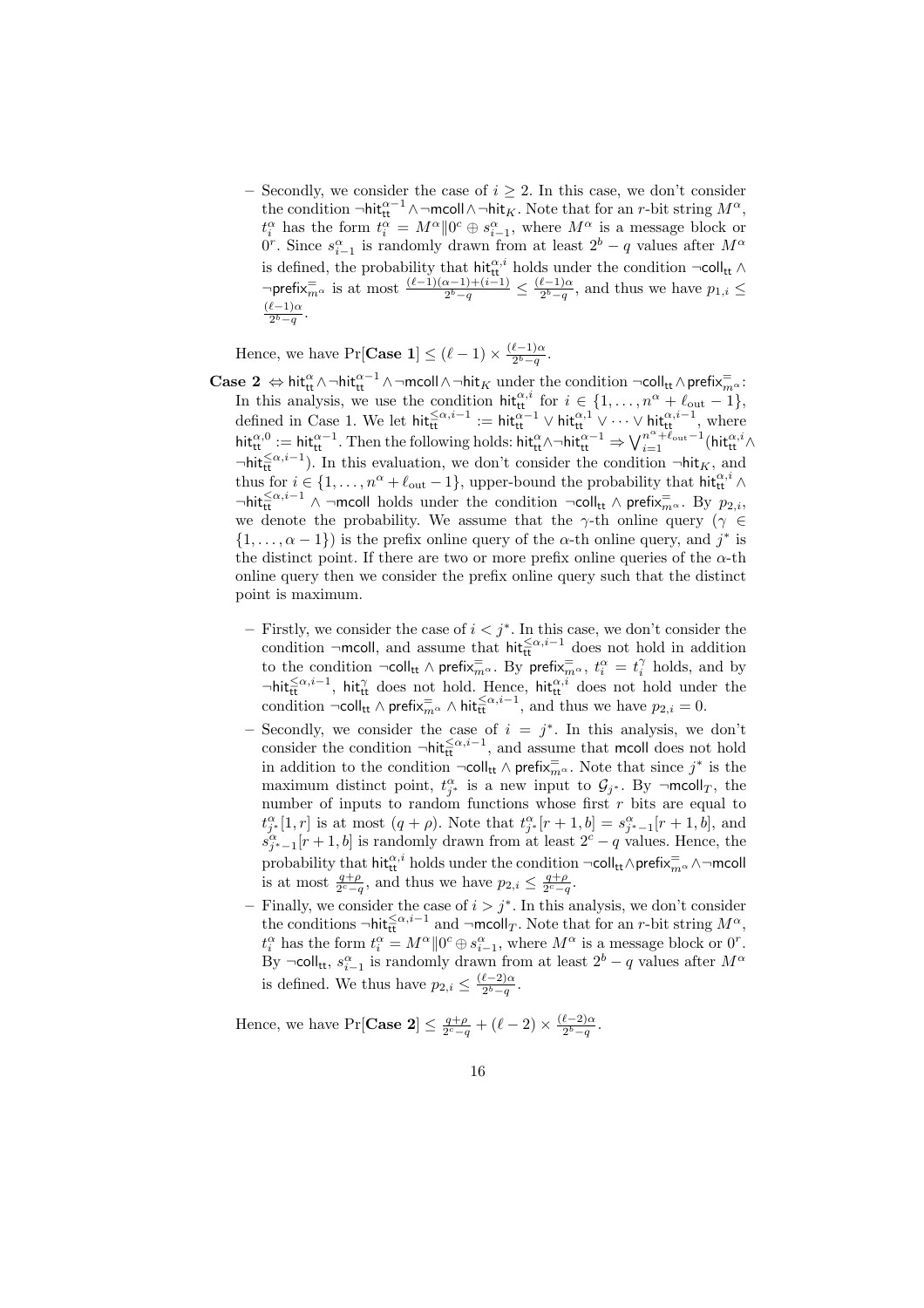Hence, we have

$$
\begin{aligned} \Pr[\mathsf{hit}_{\mathsf{tt}} \wedge \neg(\mathsf{coll}_{\mathsf{tt}} \vee \mathsf{mcoll}) \wedge \neg \mathsf{hit}_K] &\leq \sum_{\alpha=1}^q \max \left\{ \frac{(\ell-1)^2 \alpha}{2^b-q}, \frac{q+\rho}{2^c-q} + \frac{(\ell-2)^2 \alpha}{2^b-q} \right\} \\ &\leq \frac{2(q+\rho)q}{2^c} + \frac{\ell^2 q^2}{2^b} \ , \ \mathsf{assuming} \ q \leq 2^{c-1}. \end{aligned}
$$

Finally, we have  $Pr[\text{hit}_{tt} \wedge \neg(\text{coll}_{tt} \vee \text{mcoll})] \leq \frac{\ell q}{2^k}$  $\frac{\ell q}{2^k} + \frac{2(q+\rho)q}{2^c}$  $\frac{q^2 + \rho}{2^c} + \frac{\ell^2 q^2}{2^b}$  $rac{q}{2^b}$ .

 $\blacktriangleright$ We put the above bounds to the inequation (2). Then we have

$$
\Pr[\mathsf{T}_2\in\mathcal{T}_{\mathsf{bad}}]\leq \frac{\ell q+Q}{2^k}+\frac{2q^2+qQ+2\rho(q+Q)}{2^c}+\frac{2\ell^2q^2}{2^b}+2^{r+1}\times\left(\frac{2e\ell q}{\rho 2^r}\right)^\rho.
$$

*Upper-Bound of*  $\varepsilon$ . Let  $\tau \in \mathcal{T}_{\text{good}}$ . Let all<sub>i</sub> be the set of all oracles in Game *i* for  $i = 1, 2$ . Let  $\text{comp}_i(\tau)$  be the set of oracles compatible with  $\tau$  in Game *i* for  $i = 1, 2$ . Then  $Pr[T_1 = \tau] = \frac{|comp_1(\tau)|}{|all_1|}$  $\frac{\text{mp}_1(\tau)}{|\text{all}_1|}$  and  $\Pr[\mathsf{T}_2 = \tau] = \frac{|\text{comp}_2(\tau)|}{|\text{all}_2|}$  $\frac{\text{mp}_2(\tau)}{|\text{all}_2|}$ .

Firstly, we evaluate  $|all_1|$ . Since  $K \in \{0,1\}^k$  and  $\mathcal{P} \in \text{Perm}(\{0,1\}^b)$ , we have  $|all_1| = 2^k \cdot 2^b!$ .

Secondly, we evaluate  $|all_2|$ . Since  $K \in \{0,1\}^k$ ,  $P \in \text{Perm}(\{0,1\}^b)$ , and  $\mathcal{G}_1, \mathcal{G}_2, \ldots, \mathcal{G}_{\ell} \in \mathsf{Func}(\{0, 1\}^b, \{0, 1\}^b),$  we have  $|\text{all}_2| = 2^k \cdot (2^b!) \cdot \left( (2^b)^{2^b} \right)^{\ell}.$ 

Thirdly, we evaluate  $|\text{comp}_1(\tau)|$ . For  $i \in \{1, ..., \ell\}$ , let  $\gamma_i$  be the number of pairs in  $\tau_i$ . Let  $\gamma_P$  be the numbers of pairs in  $\tau_P$ . Let  $\gamma = \gamma_P + \sum_{i=1}^{\ell} \gamma_i$ . Since  $\tau_1, \ldots, \tau_\ell$  and  $\tau_P$  are defined so that they do not overlap each other, we have  $|\text{comp}_1(\tau)| = (2^b - \gamma)!$ .

Fourthly, we evaluate  $|\text{comp}_2(\tau)|$ . Here,  $\gamma_1, \ldots, \gamma_\ell$ , and  $\gamma_p$  are analogously defined. Then we have  $|\text{comp}_2(\tau)| = (2^b - \gamma_{\mathcal{P}})! \cdot \prod_{i=1}^{\ell} (2^b)^{2^b - \gamma_i} = (2^b - \gamma_{\mathcal{P}})!$ .  $(2^b)^{\ell 2^b - \gamma + \gamma_{\mathcal{P}}}$ .

Finally, we have

$$
\frac{\Pr[T_1 = \tau]}{\Pr[T_2 = \tau]} = \frac{|\text{comp}_1(\tau)|}{|\text{all}_1|} \times \frac{|\text{all}_2|}{|\text{comp}_2(\tau)|} = \frac{(2^b - \gamma)!}{2^k \cdot (2^b)!} \times \frac{2^k \cdot (2^b!) \cdot (2^b)^{\ell 2^b}}{(2^b - \gamma \tau)! \cdot (2^b)^{\ell 2^b - \gamma + \gamma \tau}}
$$

$$
= \frac{(2^b)^{\gamma} \cdot (2^b - \gamma)!}{(2^b)^{\gamma \tau} \cdot (2^b - \gamma \tau)!} \ge 1,
$$

and thus  $\varepsilon = 0$ .

*Upper-Bound of*  $Pr[D^{G_1} \Rightarrow 1] - Pr[D^{G_2} \Rightarrow 1]$ *.* Finally, by Lemma 1, the upperbound of  $Pr[T_2 \in \mathcal{T}_{bad}]$  and  $\varepsilon$  yield the following bound.

$$
\Pr[\mathbf{D}^{G_1} \Rightarrow 1] - \Pr[\mathbf{D}^{G_2} \Rightarrow 1] \n\le \frac{\ell q + Q}{2^k} + \frac{2q^2 + qQ + 2\rho(q + Q)}{2^c} + \frac{2\ell^2 q^2}{2^b} + 2^{r+1} \times \left(\frac{2e\ell q}{\rho 2^r}\right)^{\rho}.
$$
\n(3)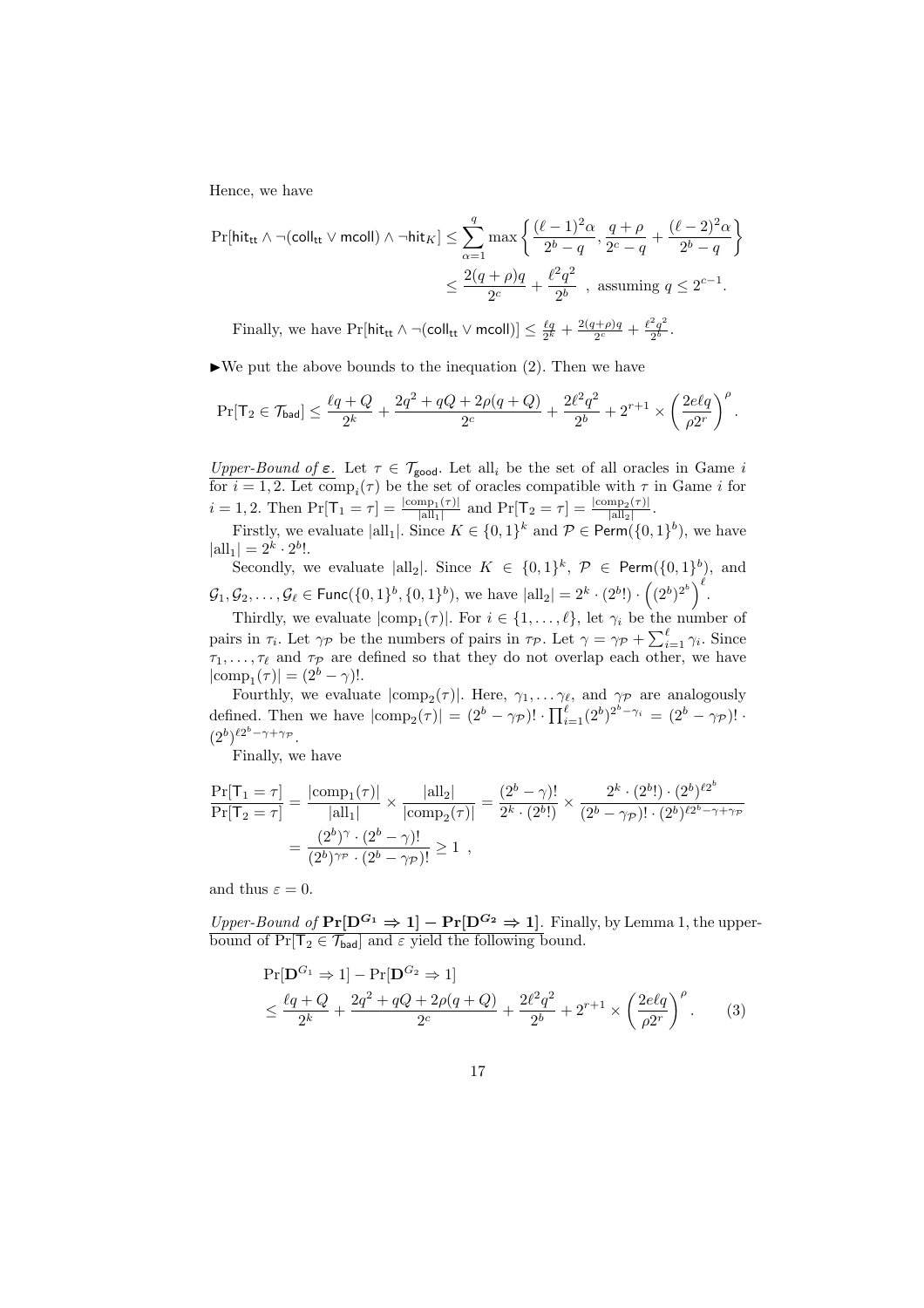**4.2 Upper-Bound of Pr[D***<sup>G</sup>***<sup>2</sup>** *<sup>⇒</sup>* **1]** *<sup>−</sup>* **Pr[D***<sup>G</sup>***<sup>3</sup>** *<sup>⇒</sup>* **1]**

Firstly, we prove the following lemma.

**Lemma 2.** *G*<sup>2</sup> *and G*<sup>3</sup> *are indistinguishable unless the following condition holds in Game 2.*<sup>3</sup>

$$
\begin{aligned}\n\text{coll} \Leftrightarrow & \exists \alpha, \beta \in \{1, \dots, q\}, i \in \{\max\{n^{\alpha}, n^{\beta}\}, \dots, \min\{n^{\alpha}, n^{\beta}\} + \ell_{\text{out}} - 1\} \\
& s.t. \ \alpha \neq \beta \land t_i^{\alpha} = t_i^{\beta}.\n\end{aligned}
$$

*Proof.* If coll does not hold then all blocks in outputs of  $L_2$  are independently drawn by random functions. Hence the above lemma holds. *⊓⊔*

By the above lemma,  $Pr[\mathbf{D}^{G_2} \Rightarrow 1]$   $\neg \text{coll}$  =  $Pr[\mathbf{D}^{G_3} \Rightarrow 1]$  holds. Then we have

$$
Pr[\mathbf{D}^{G_2} \Rightarrow 1] - Pr[\mathbf{D}^{G_3} \Rightarrow 1] \leq Pr[\text{coll}] .
$$

Hereafter, we upper-bound Pr[coll]. In this evaluation, we use the condition coll<sub>tt</sub> given in Subsection 4.1. Then we have  $Pr[coll] \leq Pr[coll_{tt}] + Pr[coll] \sim coll_{tt}]$ where the upper-bound of  $Pr[coll_{tt}]$  is given in Subsection 4.1:  $Pr[coll_{tt}] \leq \frac{q^2}{2c}$  $\frac{q^2}{2^c}$  +  $0.5\ell q^2$  $\frac{b\ell q^2}{2^b}$ .

We thus upper-bound  $Pr[coll|\neg coll_{tt}]$ . First fix  $\alpha, \beta \in \{1, \ldots, q\}$  with  $\alpha \neq \beta$ , and upper-bound the probability that by the  $\alpha$ -th and  $\beta$ -th online queries, coll holds. We consider the following cases.

- **Case 1**  $\Leftrightarrow n^{\alpha} = n^{\beta}$ : Since  $m^{\alpha} \neq m^{\beta}$ , there exists  $j^* \in \{1, ..., n^{\alpha}\}\$  such that  $t_{j^*}^{\alpha} \neq t_{j^*}^{\beta}$ . By  $\neg \text{coll}_{\text{tt}}$ , for all  $j \in \{j^*+1,\ldots,n^{\alpha}+\ell-1\}$ ,  $t_j^{\alpha} \neq t_j^{\beta}$  holds. Hence, in this case, coll does not hold.
- **Case 2**  $\Leftrightarrow n^{\alpha} \neq n^{\beta}$ : Without loss of generality, assume that  $n^{\alpha} > n^{\beta}$ . By  $m_{n^{\alpha}}^{\alpha} \neq 0^r$  and  $m^{\alpha} \neq m^{\beta}$ , there exists  $j^* \in \{1, ..., n^{\beta}\}\$  such that  $t_{j^*}^{\alpha} \neq t_{j^*}^{\beta}$ holds. By  $\neg \text{coll}_{\text{tt}}$ , for all  $j \in \{j^* + 1, \ldots, n^{\alpha} + \ell - 1\}$ ,  $t_j^{\alpha} \neq t_j^{\beta}$  holds. Hence, in this case, coll does not hold.
- By the above evaluations, we have  $Pr[**coll** | **~roll<sub>tt</sub>**] = 0.$ Finally, we have

$$
\Pr[\mathbf{D}^{G_2} \Rightarrow 1] - \Pr[\mathbf{D}^{G_3} \Rightarrow 1] \le \Pr[\text{coll}] \le \frac{q^2}{2^c} + \frac{0.5\ell q^2}{2^b} . \tag{4}
$$

#### **4.3 Upper-Bound of the Advantage**

We put the upper-bounds (3) and (4) into the inequation (1). Then we have

$$
\mathbf{Adv}^{\mathsf{prf}}_{\mathrm{IKSponge}}(\mathbf{D}) \leq \frac{\ell q + Q}{2^k} + \frac{3q^2 + qQ + 2\rho(q+Q)}{2^c} + \frac{3\ell^2 q^2}{2^b} + 2^{r+1} \times \left(\frac{2e\ell q}{\rho 2^r}\right)^{\rho}.
$$

<sup>&</sup>lt;sup>3</sup> Note that in this condition we consider a collision at the same position for two online queries, where in the position the outputs of the queries are produced. Hence, the first point of *i* is  $\max\{n^{\alpha}, n^{\beta}\}\$  and the last point is  $\min\{n^{\alpha}, n^{\beta}\} + \ell_{\text{out}} - 1$ .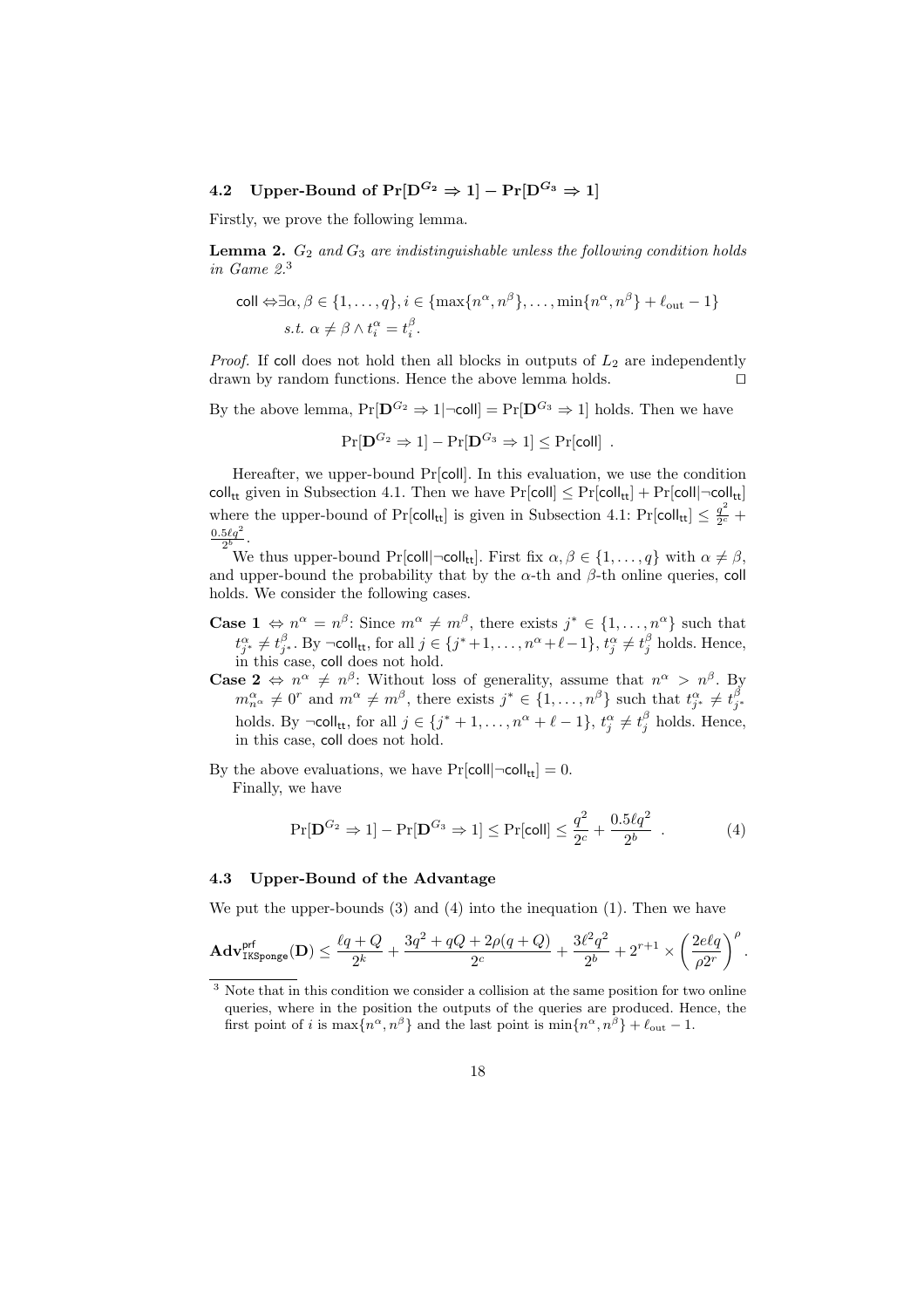#### **5 Outer Keyed Sponge and the PRF-Security**

By  ${\tt OKSponge}$  we denote the outer keyed sponge construction, and by  ${\tt OKSponge}_K^P,$ denote OKSponge with *P* having *K*. For a message  $m \in \{0,1\}^*$ , the response is defined as  $\text{OKSponge}_K^P(m) := \text{Sponge}^P(K^*||m)$ , where  $K^*$  is defined by appending some bit string to the suffix of *K* such that the bit length is a multiple of *r*, e.g., a zero string is appended. So the difference between OKSponge and IKSponge is the procedure to define the value  $s_0$ . In OKSponge<sup>P</sup><sub>K</sub>,  $s_0$  is defined as follows, where  $\kappa := |K^*|/r$ .

- 1. Partition  $K^*$  into *r*-bit blocks  $K_1, \ldots, K_\kappa$ ; Partition  $m$ *|* $p$ ad( $|K^*|m|$ ) into *r*-bit blocks  $m_1, \ldots, m_n$
- 2.  $w_0 \leftarrow 0^b$ ; For  $i = 1, ..., \kappa$  do  $u_i \leftarrow K_i || 0^c \oplus w_{i-1}; w_i \leftarrow P(u_i)$
- 3.  $s_0 \leftarrow w_{\kappa}$

Basically, we can prove the PRF-security of OKSponge by the similar proof but need to consider the structural difference:  $s_0 = 0^{b-k}$  *|K* in IKSponge and  $s_0 = w_k$ in OKSponge. If **D** does not know  $w_{\kappa}$ , that is, **D** does not make an offline query  $P(u_{\kappa})$  and  $P^{-1}(w_{\kappa})$  then  $w_{\kappa}$  becomes a secret random value of *b* bits. Therefore, the upper-bound of the PRF-security of OKSponge can be obtained from that of **IKSponge**, where the probability for  $K$ ,  $\frac{\ell q + Q}{2^k}$  $\frac{l+Q}{2^k}$ , is replaced with the probability for the "bad" event where **D** knows  $w_{\kappa}$ . The probability for the bad event was considered in [13, 1], and we use their bound. The concrete upper-bound is given as follows, where the probability for the bad event is  $\lambda(Q) + \frac{2\kappa Q}{2^b}$ .

**Theorem 2.** *Let* **D** *be a distinguisher which makes q online queries of r-bit block*  $l$ *ength at most*  $\ell_{\text{in}}$  *and*  $Q$  *offline queries. Then for any*  $\rho$ *, we have*  $\mathbf{Adv}_{\text{OKSponge}}^{\text{prf}}(\mathbf{D}) \leq$  $\lambda(Q) + \frac{2\kappa Q}{2^b} + \frac{2qQ+3.5\ell^2 q^2}{2^b}$  $\frac{3.5\ell^2q^2}{2^b} + \frac{3q^2+2qQ+2\rho(q+Q)}{2^c}$  $\frac{2h+2\rho(q+Q)}{2^c}+2^{r+1}\times\left(\frac{2e\ell q}{\rho 2^r}\right)^{\rho}, where \ell=\ell_{\rm in}+\ell_{\rm in}$  $\ell_{\text{out}} - 1$ ,  $e = 2.71828...$  *is Napier's constant, and*  $\lambda(Q) = \frac{Q}{2^k}$  *if*  $k \leq r$ , and  $\lambda(Q) = \min \bigg\{ \frac{Q^2}{2^{c+1}} + \frac{Q}{2^k} \bigg\}$  $\frac{Q}{2^k}, \frac{1}{2^b} + \frac{Q}{\left(\frac{1}{2} - \frac{\log_2(k)}{k}\right)}$ 2  $\left(\frac{1}{2} - \frac{\log_2(3b)}{2r} - \frac{1}{r}\right)k$  $\lambda$ *otherwise.*

**Corollary 2.** We assume  $c \leq b/2$ . Then, we put  $\rho = r$ , and without loss of *generality, assume*  $r \geq 2$  *(otherwise*  $r = c = 1$  *and*  $b = 2$ *). Since*  $r \geq b/2$ *, we have*  $\mathbf{Adv}_{\mathsf{OKSponge}}^{\mathsf{prf}}(\mathbf{D}) \leq \frac{3q^2 + 2qQ + 2r(q+Q)}{2^c}$  $\frac{(3.5+32e^2r^{-2})\ell^2q^2+2qQ+2\kappa Q}{2^b}$  $\frac{\partial \ell}{\partial \rho} q + 2qQ + 2\kappa Q}{2^b} + \lambda(Q).$ 

*We assume*  $c > b/2$  *and put*  $\rho = \max \left\{ r, \left( \frac{2e \times lq}{2^{r-c}(q+Q)} \right) \right\}$  $\setminus$ <sup>1/2</sup> *. Then we have*  $\mathbf{Adv}_{\texttt{OKSponge}}^{\text{prf}}(\mathbf{D}) \leq \Big(\frac{18e\ell q(q+Q)}{2^{b}}\Big)$  $\frac{q(q+Q)}{2^b}$   $\Big)^{1/2}$  +  $\frac{3q^2+2qQ+2r(q+Q)}{2^c}$  $\frac{2e^{2c}}{2c} + \frac{3.5\ell^2q^2 + 2qQ + 2\kappa Q}{2^b}$  $\frac{2qQ+2\kappa Q}{2^b} + \lambda(Q)$ .

### **References**

1. Elena Andreeva, Joan Daemen, Bart Mennink, and Gilles Van Assche. Security of keyed sponge constructions using a modular proof approach. In *FSE 2015*, LNCS 9054, Springer, pages 364–384.